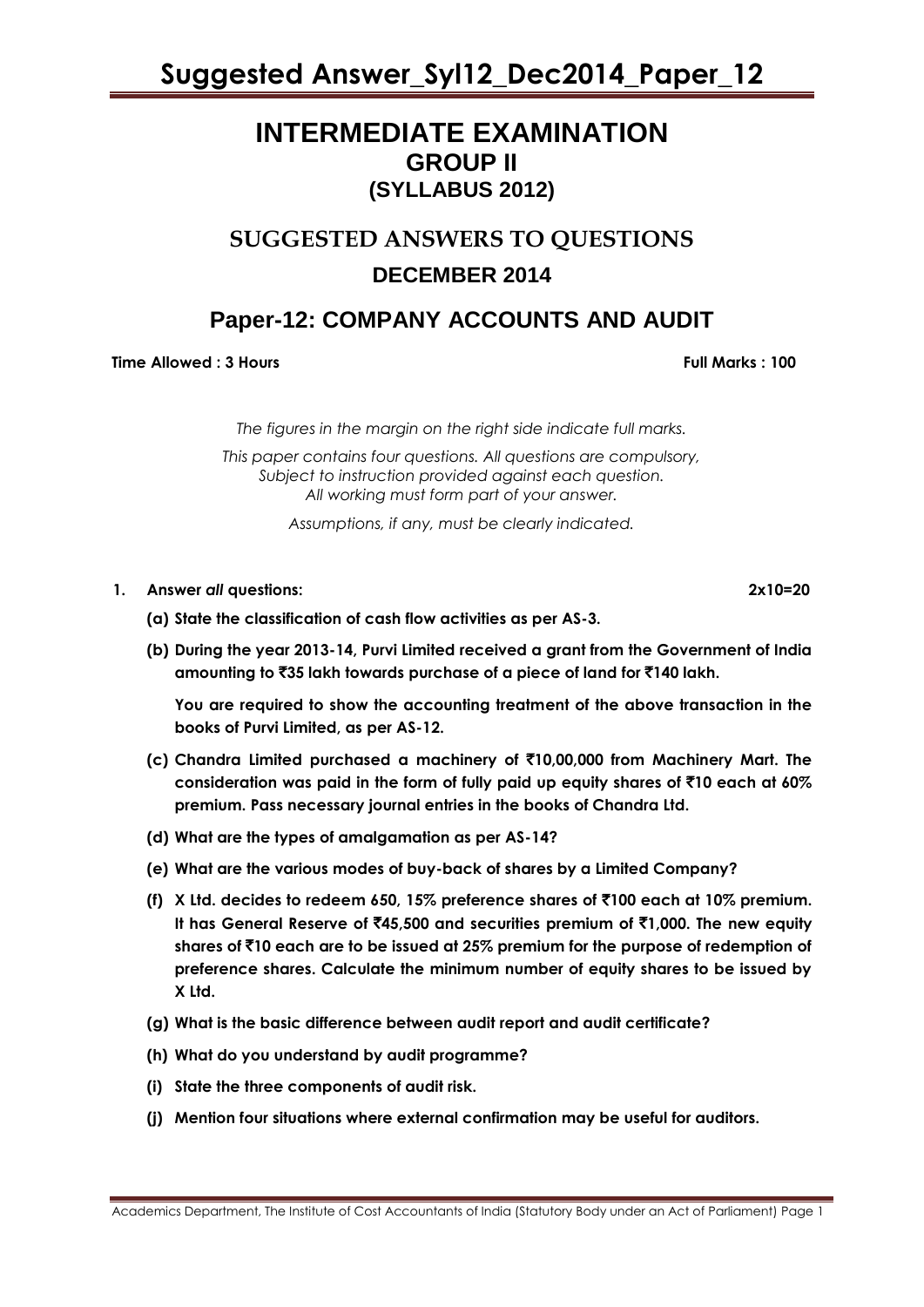#### **Answer:**

- 1. (a) Cash Flow Statement explains cash movements under three different heads, namely
	- Cash flow from operating activities;
	- Cash flow from investing activities;
	- Cash flow from financing activities
	- (b) As per AS-12, accounting for Government Grants related to non- depreciable assets should be credited to capital reserve.

|         | Thus, in the Books of Purvi Limited: |     |     | (₹ In Lakhs) |
|---------|--------------------------------------|-----|-----|--------------|
|         | Accounting entries:                  |     | ₹   | ₹            |
| $\vert$ | On Purchase of Land                  |     |     |              |
|         | Land $A/c$                           | Dr. | 140 |              |
|         | To Bank A/c                          |     |     | 140          |
| (ii)    | On receipt of Govt. Grant            |     |     |              |
|         | Bank A/c                             | Dr. | 35  |              |
|         | To Capital Reserve A/c               |     |     | 35           |

(c) Journal of Chandra Ltd.

| <b>Particulars</b>        |     | Dr. $($ ₹) | Cr. $(3)$ |
|---------------------------|-----|------------|-----------|
| Machinery A/c             | Dr. | 10,00,000  |           |
| To Machinery Mart         |     |            | 10,00,000 |
| <b>Machinery Mart</b>     | Dr. | 10,00,000  |           |
| To E.S. Capital A/c       |     |            | 6,25,000  |
| To Securities Premium A/c |     |            | 3,75,000  |

- (d) AS-14 classifies amalgamation into following two types:
	- (i) Amalgamation in the nature of merger
	- (ii) Amalgamation in the nature of purchase
- (e) Various modes of Buy-back:

Buy back is permissible

- From the existing security holders on a proportionate basis through the tender offer, or
- From the open market through

Book building process

- Stock exchange
- From odd lots, that is to say, where the lot of securities of a public company whose shares are listed on a recognised stock exchange is smaller than such market share lot, as may be specified by the stock exchange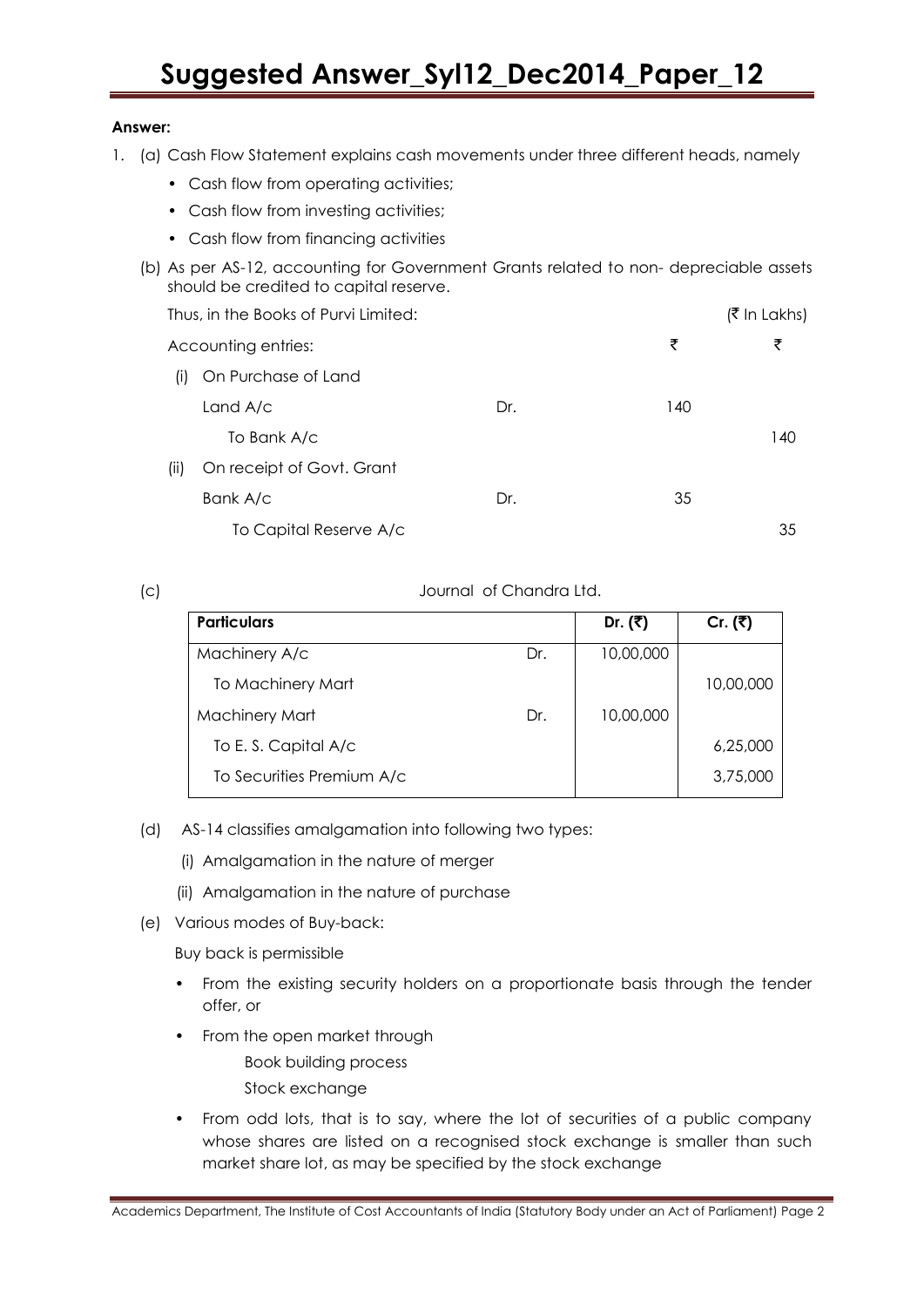- By purchasing the securities issued to employees of the company pursuant to a scheme of stock option or sweat equity.
- (f) Nominal Value of Preference Shares +Premium on Redemption = Existing Securities Premium + Divisible Profits available for redemption + Sale Proceeds of fresh issue of New Shares

 $65,000+6,500 = 1,000+45,500 + X$ 

 $X = 25,000$ 

Minimum number of equity shares to be issued for redemption of preference share

= Sale Proceeds of fresh issue of New Shares/Issue Price= 25,000/12.50 = 2000

- (g) The basic difference between audit report and audit certificate
	- (i) Audit report is an expression of opinion on the truth and fairness of the accounts.
	- (ii) Audit certificate is authentication of true and correctness of the data or fact certified.
	- (iii) The existence of opinion distinguishes a report from the certificate.
- (h) An audit programme is a written plan containing exact details with regard to the conduct of a particular audit. It is a description or memorandum of the work to be done during an audit. Audit Programme serves as a guide in arranging and distributing the audit work as well as checking against the possibility of omissions.
	- (i) Three components of audit risks:
		- Inherent risk (risk that material errors will occur)
		- Control risk (risk that the client"s system of internal control will not prevent or correct such errors); and
		- Detection risk (risk that any remaining material errors will not be detected by the auditor).
- (j) Four situations where external confirmation is useful to the auditors:-
	- Bank balances and other information from bankers
	- Account receivables balances
	- Inventory held by third parties
	- Account payable balances

#### **2. Answer** *any two* **questions: 8x2=16**

**(a) Neel Limited issued 5,00,000 equity shares of** `**10 each, fully paid amounting to**  `**50,00,000. It issued right shares among the existing shareholders, on 31 st July, 2013 in the proportion of one new share for two outstanding shares at** `**50 each. Market price of the company"s share prior to right issue was** `**90. Net profit before tax for the year ending on 31st March, 2013 and 31st March, 2014 was** `**11,00,000 and** `**13,50,000 respectively. Corporate tax rate is 30%.**

**You are required to compute the basic earnings per share for the financial years 2012-13 and 2013-14. 8**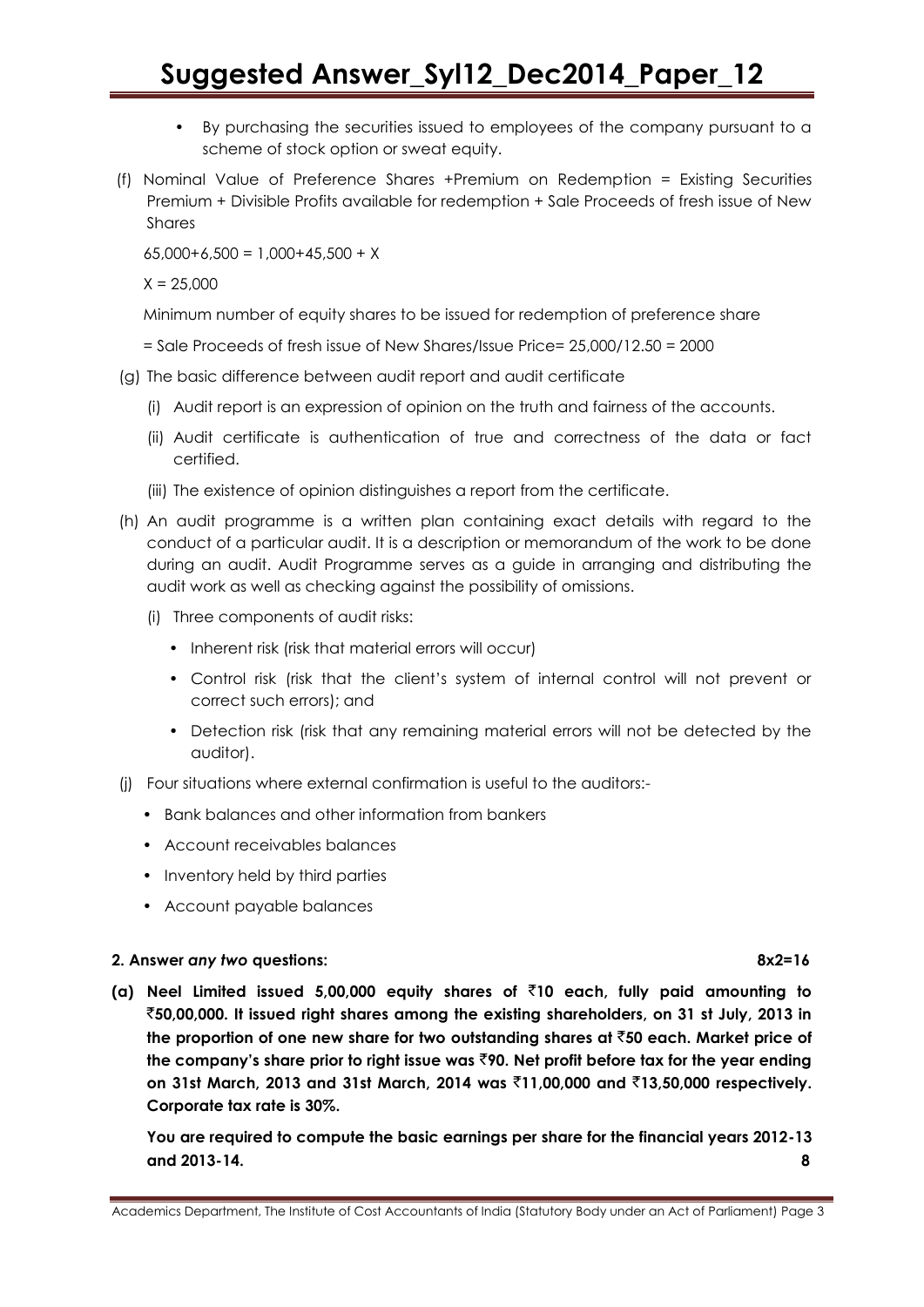- **(b) (i) Kachari Limited granted 25,000 employees stock options (face value** `**10) on 1st April, 2012 at** `**100, when the market price was** `**425. The options were to be exercised between 16th October, 2012 and 15th March, 2014. The employees exercised their options for 22,500 shares only. The remaining options lapsed. The company closes its books on 31st March every year. Pass Journal entries. 4**
	- **(ii) Hetarth Ltd. provides after sales warranty for 2 years to its customers. Based on the past experience, the company has the following policy for making provision for warranties on the invoice amount, on the remaining balance warranty period:**

**Less than 1 year: 2% provision**

**More than 1 year: 3% provision**

**The company has raised invoices as under:**

| <b>Invoice Date</b> | Amount $\bar{z}$ |
|---------------------|------------------|
| 19th January, 2012  | 40,000           |
| 29th January, 2013  | 25,000           |
| 15th October, 2013  | 90.000           |

**Calculate the provision to be made for warranty under Accounting Standard 29 as at 31st March, 2013 and 31st March, 2014. Also compute amount to be debited to Profit and Loss Account for the year ended 31st March, 2014. 4**

**(c) (i) MN Ltd. acquired a patent at a cost of** `**90 lakh for a period of six years and the product life cycle is also six years. The company capitalized the cost and started amortising at** `**15 lakh per annum. After 3 years, it was found that the product life cycle may continue for another 5 years from then. The net cash flow from the product during these 5 years are expected to be** `**30 lakh,** `**45 lakh,** `**38 lakh,** `**35 lakh and** `**32 lakh.**

**Find out the amortization cost of the patent for each of the years as per AS-26. 5**

**(ii) From the following information, calculate the actual return on pension plan assets:**

|                                                      | ₹         |    |
|------------------------------------------------------|-----------|----|
| Fair market value of plan assets on 1st April, 2013  | 45,00,000 |    |
| Fair market value of plan assets on 31st March, 2014 | 51.20.000 |    |
| <b>Employer's contribution</b>                       | 6.65.000  |    |
| <b>Benefit paid to retirees</b>                      | 7,60,000  | -3 |

#### **Answer:**

**2. (a)** Calculation of Theoretical Ex-Right Price

| Fair value of all outstanding shares immediately + Total amount received                      |                               |
|-----------------------------------------------------------------------------------------------|-------------------------------|
| Prior to exercise of right                                                                    | from exercise of rights       |
| No. of shares outstanding                                                                     | + No. of shares issued in the |
| Prior to exercise of right                                                                    | exercise                      |
| = $(5,00,000 \times \overline{5}90) + (2,50,000 \times \overline{5}50)/(5,00,000 + 2,50,000)$ |                               |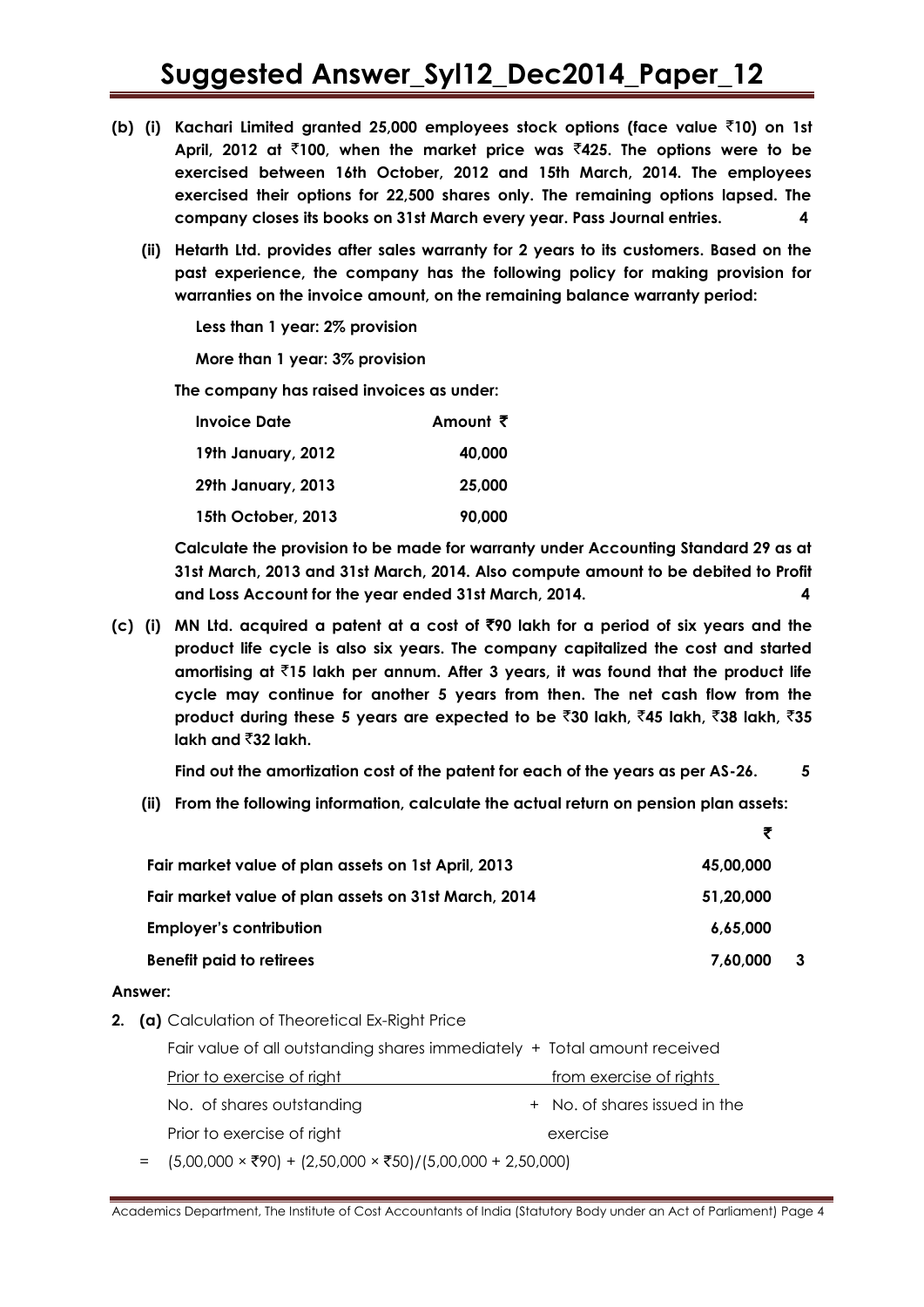$=$   $(4,50,00,000 + 1,25,00,000)/7,50,000$ 

 $= 76.67$ 

Adjustment Factor.

Fair value per share immediately prior to exercise of rights ÷ Theoretical Ex-right fair value per share

 $=$  ₹90 / ₹ 76.67 = 1.1739

Computation of EPS

| <b>Particulars</b>                                                   | 2012-13 $($ ₹) | 2013-14 $($ ₹) |
|----------------------------------------------------------------------|----------------|----------------|
| Profit before tax                                                    | 1100000        | 1350000        |
| Less: Corporate tax @30%                                             | 330000         | 405000         |
| Profit after tax (profit attributable to equity shareholders)        | 770000         | 945000         |
| EPS for 2012-13                                                      | 770000/500000  |                |
|                                                                      | $= ₹1.54$      |                |
| EPS restated for 2012-13 for right issue                             |                |                |
| $= 770000/500000 \times 1.1739$                                      | ₹ 1.31         |                |
| EPS for 2013-14 including right issue                                |                |                |
| $= 945000/[(500000 \times 1.1739 \times 4/12)+(750000 \times 8/12)]$ |                | ₹ 1.36         |
| $= 945000/(195650 + 500000) = 945000/695650$                         |                |                |

### **2. (b) (i) Journal of Kachari Limited**

| 01/4/12    | Employee Compensation Expense A/c<br>To Employee Stock Options Outstanding A/c<br>(Being grant of 25000 stock options to employees at<br>₹100 when market price is ₹425)   | Dr. | 81,25,000 | 81,25,000                                           |
|------------|----------------------------------------------------------------------------------------------------------------------------------------------------------------------------|-----|-----------|-----------------------------------------------------|
| (16/10/12) | Bank A/c                                                                                                                                                                   | Dr. | 22,50,000 |                                                     |
| to         | Employee stock options outstanding A/c                                                                                                                                     | Dr. | 73,12,500 |                                                     |
| 15/3/14    | To Equity share capital A/c                                                                                                                                                |     |           | 2,25,000                                            |
|            | To Security premium A/c                                                                                                                                                    |     |           | 93,37,500                                           |
|            | Being allotment to employees of 22500 equity shares of<br>₹10 each at a premium of ₹415 per share in exercise of<br>stock options by employees)                            |     |           |                                                     |
| 16/3/14    | Employee stock options outstanding A/c                                                                                                                                     | Dr. | 8,12,500  |                                                     |
|            | To Employee compensation expense A/c                                                                                                                                       |     |           | 8,12,500                                            |
|            | (Being entry for lapse of stock options for 2500 Shares)                                                                                                                   |     |           |                                                     |
| 31/3/14    | Profit & Loss A/c                                                                                                                                                          | Dr. | 73,12,500 |                                                     |
|            | To Employee compensation expense A/c                                                                                                                                       |     |           | 73,12,500                                           |
|            | (Being transfer of employee compensation Expense to<br>profit and loss account)                                                                                            |     |           |                                                     |
| . .        | the contract of the contract of the contract of the contract of the contract of the contract of the contract of<br>$\cdot$ $\cdot$ $\cdot$ $\cdot$ $\cdot$ $\cdot$ $\cdot$ |     |           | $\mathbf{r}$ $\mathbf{r}$ $\mathbf{r}$ $\mathbf{r}$ |

**Note:** Employee stock options outstanding will appear in the Balance Sheet as part of Net Worth or Shareholders" Equity.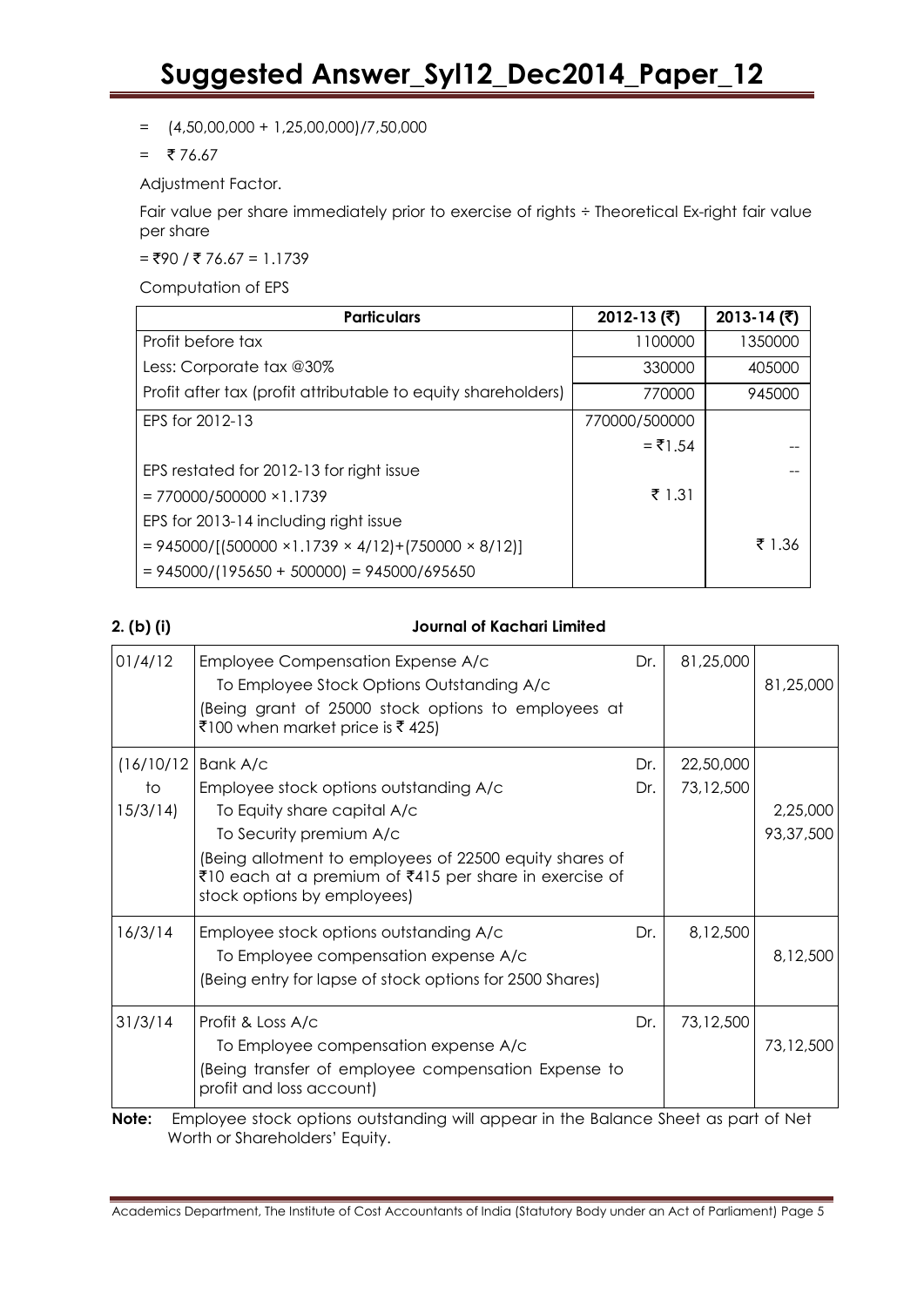### **2. (b) (ii)**

- A. Provision as on 31.03.2014 =  $[({}^{2}25,000 \times 0.03] + ({}^{2}90,000 \times 0.02)] =({}^{7}750+1,800) =({}^{2}2,250$ .
- B. Provision as on 31.03.2013 =  $[(\overline{$}40,000 \times 0.03) + (\overline{$}25,000 \times 0.02)] = \overline{$}(1,200+500) = \overline{$}1,700$ .
- C. Amount debited to P/L A/c as on 31.03.2014 (A-B) = ₹ 550.

Note: No provision is to be made on 31.03.2014 in respect of sales amounting to ₹40,000 made on 19.01.2012 because the warranty period of 2 years has already expired.

### **2. (c)**

**(i)** Total cost of the patent is  $\bar{\tau}$  90 lakhs.

Amortisations for first 3 years =  $90/6$  =  $15 \times 3$  = 45 lakhs

Unamortised amount of  $\bar{\tau}$  90 lakhs - 45 lakhs = 45 lakhs to be written-off for next 5 years in proportion of cash flows from the product in these years. The amount to be written-off during next years calculated as follows:

| (₹ In lakhs) |  |
|--------------|--|
|--------------|--|

| Year  | Net Cash Flow $( ₹)$ | Amortisation Amount $(\bar{\zeta})$ |
|-------|----------------------|-------------------------------------|
|       | 30                   | $45 \times 30/180 = 7.5$            |
| .5    | 45                   | $45 \times 45/180 = 11.25$          |
|       | 38                   | $45 \times 38/180 = 9.5$            |
|       | 35                   | $45 \times 35/180 = 8.75$           |
| я     | 32                   | $45 \times 32/180 = 8$              |
| Total | 180                  | 45                                  |

**(ii)** Computation of actual return on pension plan assets: `

| Fair value of plan assets on 31.3.2014      |            | 51,20,000 |
|---------------------------------------------|------------|-----------|
| Less: Fair value of plan assets on 1.4.2013 |            | 45,00,000 |
| Change in fair value of plan assets         |            |           |
|                                             |            | 6,20,000  |
| Adjustments:                                |            |           |
| <b>Employer's Contribution</b>              | ₹ 6,65,000 |           |
| Less: Benefit paid to retirees              | ₹7,60,000  | $+95,000$ |
| Actual return on plan assets                |            | 7,15,000  |
|                                             |            |           |

### **3. Answer** *any two* **questions: 16x2=32**

**(a) (i) Masood Ltd. came out with an issue of 45 lakh equity shares of** ` **10 each at a premium of** ` **2 per share. The promoters took 20% of the issue and the balance was offered to the public. The issue was equally underwritten by P, Q and R respectively.**

**Each underwriter took firm underwriting of 1,00,000 shares each. Subscriptions for 31,00,000 equity shares were received with marked forms for the underwriters as given below:**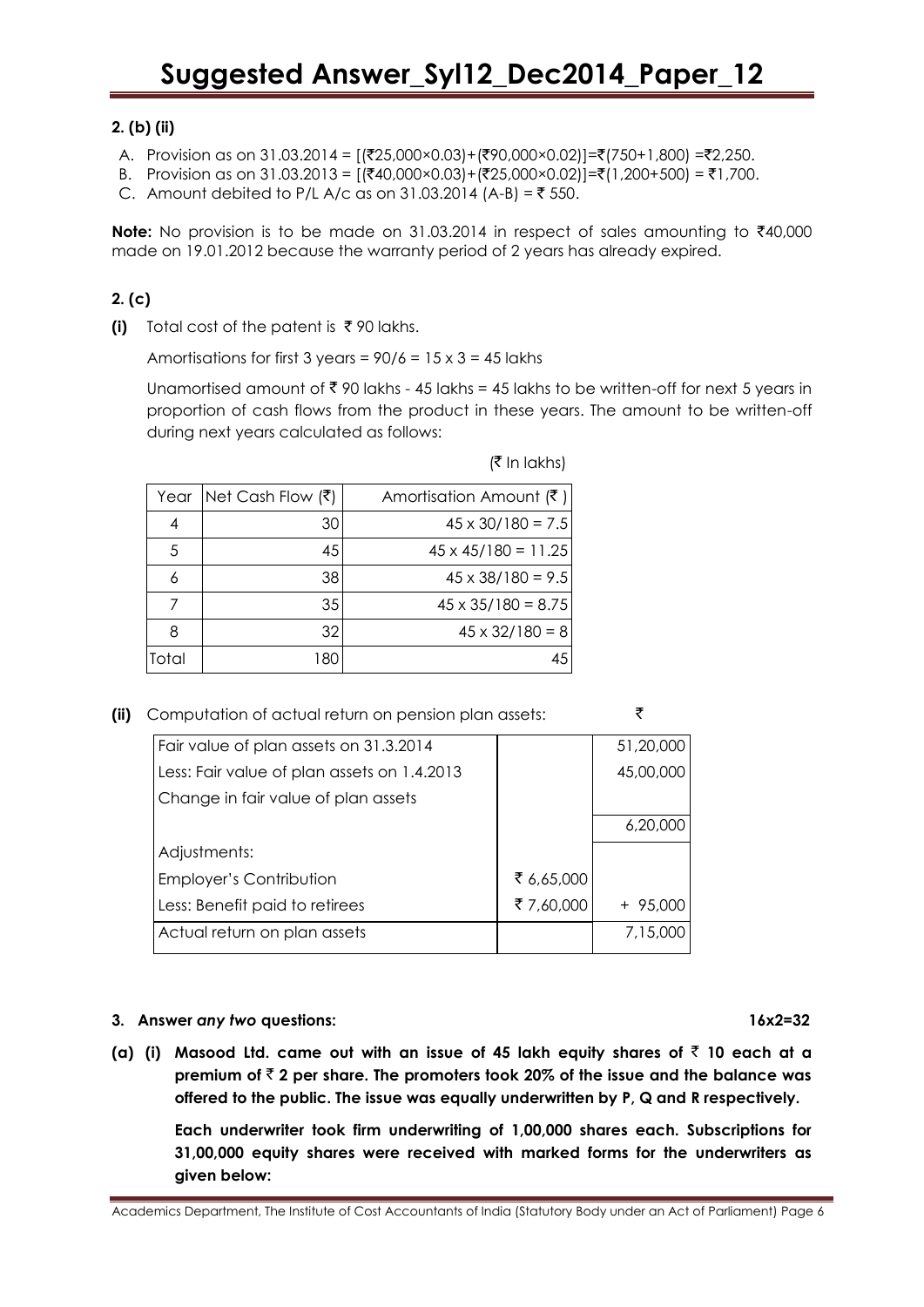| Ρ | 7,25,000 shares |
|---|-----------------|
|   |                 |

**Q 8,40,000 shares**

**R 13,10,000 shares**

### **28,75,000 shares**

**The underwriters are eligible for a commission of 5% on face value of shares. The entire amount towards shares subscription has to be paid along with application. You are required to:**

- **(1) Compute the underwriters" liability (number of shares);**
- **(2) Compute the amount payable as due to underwriters; and**
- **(3) Pass necessary Journal Entries in the books of Masood Ltd. relating to underwriters.**

*(Note:* **As per contract, the underwriters are to be given credit for "firm" applications and that credit for unmarked applications be given in proportion to the shares underwritten.) 8**

- **(ii) State the conditions for issue of Sweat Equity Shares. 4**
- 
- **(iii) There are two whole-time directors and three part-time directors in Pooja Limited. As per the Articles of the company, whole time directors are entitled to a commission @10% of the profits remaining after charging commission of the part-time directors and the part-time directors are entitled for a commission @1% of the profits remaining after charging the commission of the whole-time directors. The net profit of the company is** `**50,00,000 before charging any commission of whole-time directors and part-time directors.**

**You are required to find out the total remuneration payable to the whole-time directors and part-time directors, as per provisions contained in the Company"s Articles. 4**

**(b) (i) The following are the items in the Balance Sheets of Ritu Limited and Richa Limited as on 31st March, 2014:**

|                                                        | Ritu Ltd.         | <b>Richa Ltd</b>  |
|--------------------------------------------------------|-------------------|-------------------|
|                                                        | $\bar{z}$ (lakhs) | $\bar{z}$ (lakhs) |
| Share Capital in $\bar{z}$ 10 fully paid equity shares | 5,000             | 2,000             |
| <b>Reserves and Surplus</b>                            | 5,000             | 3,000             |
| <b>Unsecured Loans</b>                                 | 2,000             | 1,000             |
| <b>Creditors</b>                                       | 1,000             | 500               |
| Total:                                                 | 13,000            | 6,500             |
| <b>Fixed Assets at Cost Less Depreciation</b>          | 6,000             | 4,000             |
| <b>Current Assets</b>                                  | 7,000             | 2,500             |
| Total:                                                 | 13,000            | 6,500             |

**On 31st March, 2014, Ritu Limited absorbed Richa Limited by allotting its 5 equity shares for every 4 shares of Richa Limited, on the basis of intrinsic Values of their**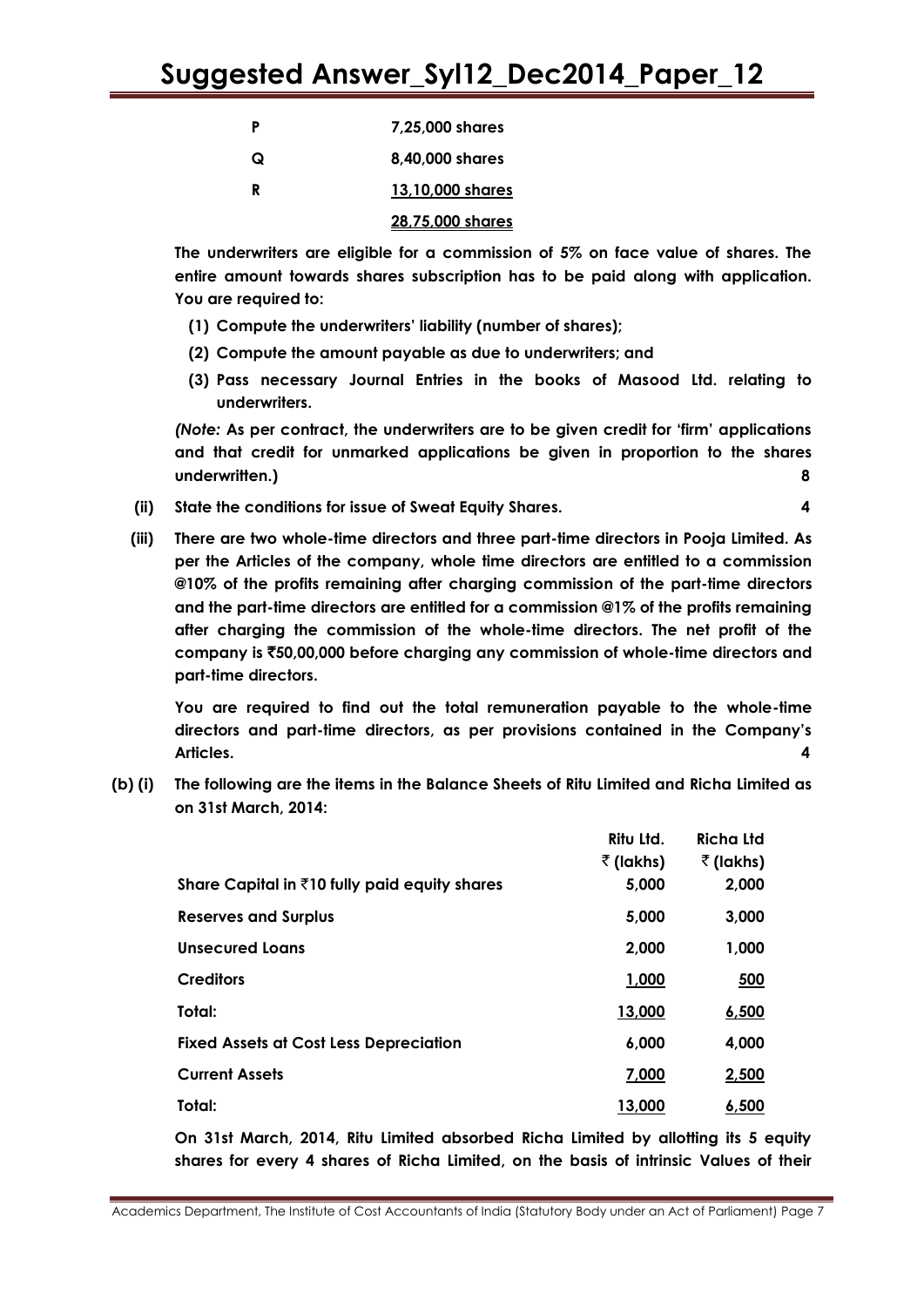**equity shares. Balance, if any, is paid by Ritu Limited in cash to Richa Limited to satisfy the amount of purchase consideration.**

**You are required to:**

- **(1) Compute purchase consideration showing the number of equity shares issued by Ritu Limited and cash paid for balance amount to Richa Limited, if needed.**
- **(2) Pass journal entries in the books of Ritu Limited. 8**

**(ii) Mogari Limited has 10% Redeemable Preference share capital of** `**30,00,000 consisting of** `**10 shares fully paid up. The company wants to redeem these shares at 25% premium. The ledger accounts show the following balances:**

**Securities premium** `**1,00,000; General Reserve** `**13,00,000 and Profit & Loss Account (Cr.)** `**7,00,000**

**In order to facilitate the redemption of preference shares, the company decided the following:**

- **1. 1,20,000 Equity shares of** `**10 each were issued at 50% premium.**
- **2. 10,000, 12% Debenture of** `**100 each were issued at par.**
- **3. Investments of book value** `**5,00,000 were sold at** `**5,60,000.**

**Pass the necessary journal entries to record above transactions and redemption of preference shares. 8**

**(c) (i) Suku Limited went into voluntary liquidation. The details regarding liquidation are as follows:**

**Share Capital:**

**9,000, 10% Preference Shares of** ` **100 each (fully paid-up)**

**Class A, 8,000 Equity Shares of ? 100 each (**` **75 paid-up)**

**Class B, 6,400 Equity Shares of** ` **100 each (**` **60 paid-up)**

**Class C, 56,000 Equity Shares of** *X* **10 each (**` **5 paid-up)**

**Assets including machinery realized** `**17,50,000. Liquidation expenses including remuneration of liquidator amounted to** ` **72,000. The company has borrowed a loan of** `**2,00,000 from Bank of Baroda against the mortgage of machinery (which realized**  ` **3,22,000). In the books of the company, salaries of ten clerks for four months at a rate of** ` **600 per month and salaries of six peons for three months at a rate of** ` **300 per month, are outstanding. In addition to this, the company"s books show other creditors worth** `**5,24,600. Prepare Liquidator"s Final Statement of Account. 8**

**(ii) Relevant balance sheet accounts of Arti Limited, as on 31st March, 2013 and 2014 are as follows: (**` **in lakhs)**

| <b>Particulars</b>               | 31.03.13 | 31.03.14 |
|----------------------------------|----------|----------|
| General Reserve                  | 46       | 49.50    |
| <b>Profit and Loss A/c (Cr.)</b> | 41       | 47.00    |
| <b>Creditors</b>                 | 25       | 23.50    |
| <b>Bills Payable</b>             |          | 4.00     |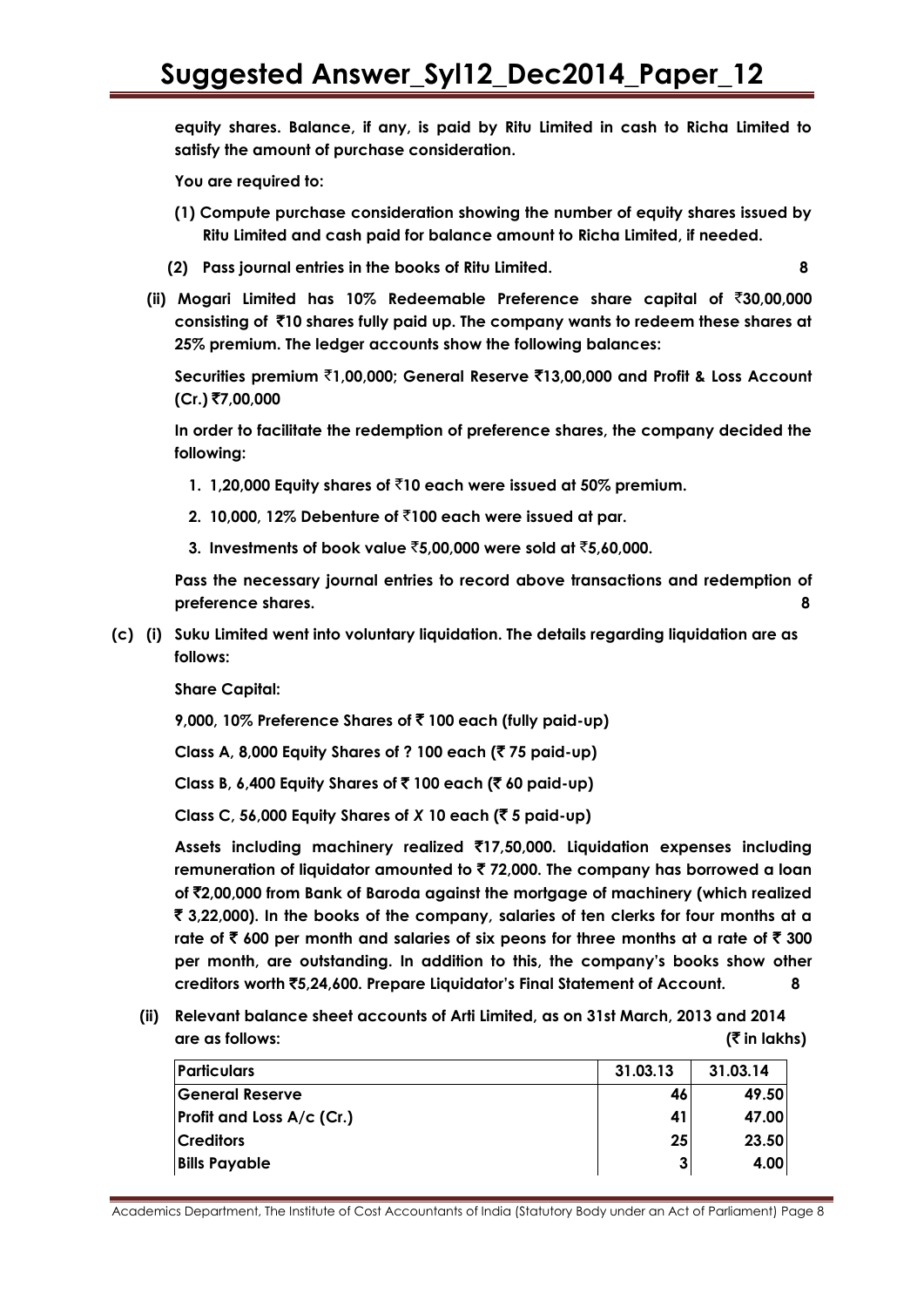| Income Tax Payable       | 10 | 17.00 |
|--------------------------|----|-------|
| <b>Proposed Dividend</b> | 15 | 18.00 |
| <b>Stock</b>             | 30 | 27.00 |
| <b>Debtors</b>           | 22 | 26.00 |
| <b>Bills Receivable</b>  |    | 2.50  |
| <b>Prepaid Expenses</b>  |    | 2.40  |

**Other Information:**

- **(1) During the year 2013-14, one old machine costing** ` **6,45,000 (W.D.V.** ` **3,92,000) was sold for ₹3,68,000 and some investments are sold at a profit of ₹15,000.**
- **(2) During the year 2013-14, depreciation charged** ` **4,50,000, goodwill written off**  `**25,000 and Income tax paid** ` **8,75,000.**

**You are required to calculate the net cash flow from operating activities. 8**

### **Answer: 3 (a) (i)**

### **(1) Computation of Liabilities of Underwriters (No. of Shares)**

| <b>Particulars</b>                                | P         | Q         | R          |
|---------------------------------------------------|-----------|-----------|------------|
| <b>Gross Liability</b>                            | 12,00,000 | 12,00,000 | 12,00,000  |
| Less: Firm Underwriting                           | 1,00,000  | 1,00,000  | 1,00,000   |
|                                                   | 11,00,000 | 11,00,000 | 11,00,000  |
| Less: Marked Application                          | 7,25,000  | 8,40,000  | 13,10,000  |
|                                                   | 3,75,000  | 2,60,000  | (2,10,000) |
| Less: Unmarked Application distributed in equal   | 1,12,500  | 1,12,500  | <b>NIL</b> |
| ratio among $P$ & $Q$                             |           |           |            |
|                                                   | 2,62,500  | 1,47,500  | (2,10,000) |
| Less: Surplus of R distributed to P & $\mathsf Q$ | 1,05,000  | 1,05,000  | 2,10,000   |
| Net Liability (excluding firm underwriting)       | 1,57,500  | 42,500    | <b>NIL</b> |
| <b>Add:</b> Firm Underwriting                     | 1,00,000  | 1,00,000  | 1,00,000   |
| <b>Total Liability (No. of Shares)</b>            | 2,57,500  | 1,42,500  | 1,00,000   |

### **(2) Computation of amount payable by underwriters**

| <b>Particulars</b>                                                    | P        |                                   |          |
|-----------------------------------------------------------------------|----------|-----------------------------------|----------|
| Liability towards shares to be subscribed $@12$ per<br><b>I</b> share |          | 30,90,000   17,10,000   12,00,000 |          |
| Less: Commission (5% on 12 lakhs @ ₹ 10 each)                         | 6,00,000 | 6,00,000                          | 6,00,000 |
| Net Amount to be paid by underwriters                                 |          | 24,90,000   11,10,000             | 6,00,000 |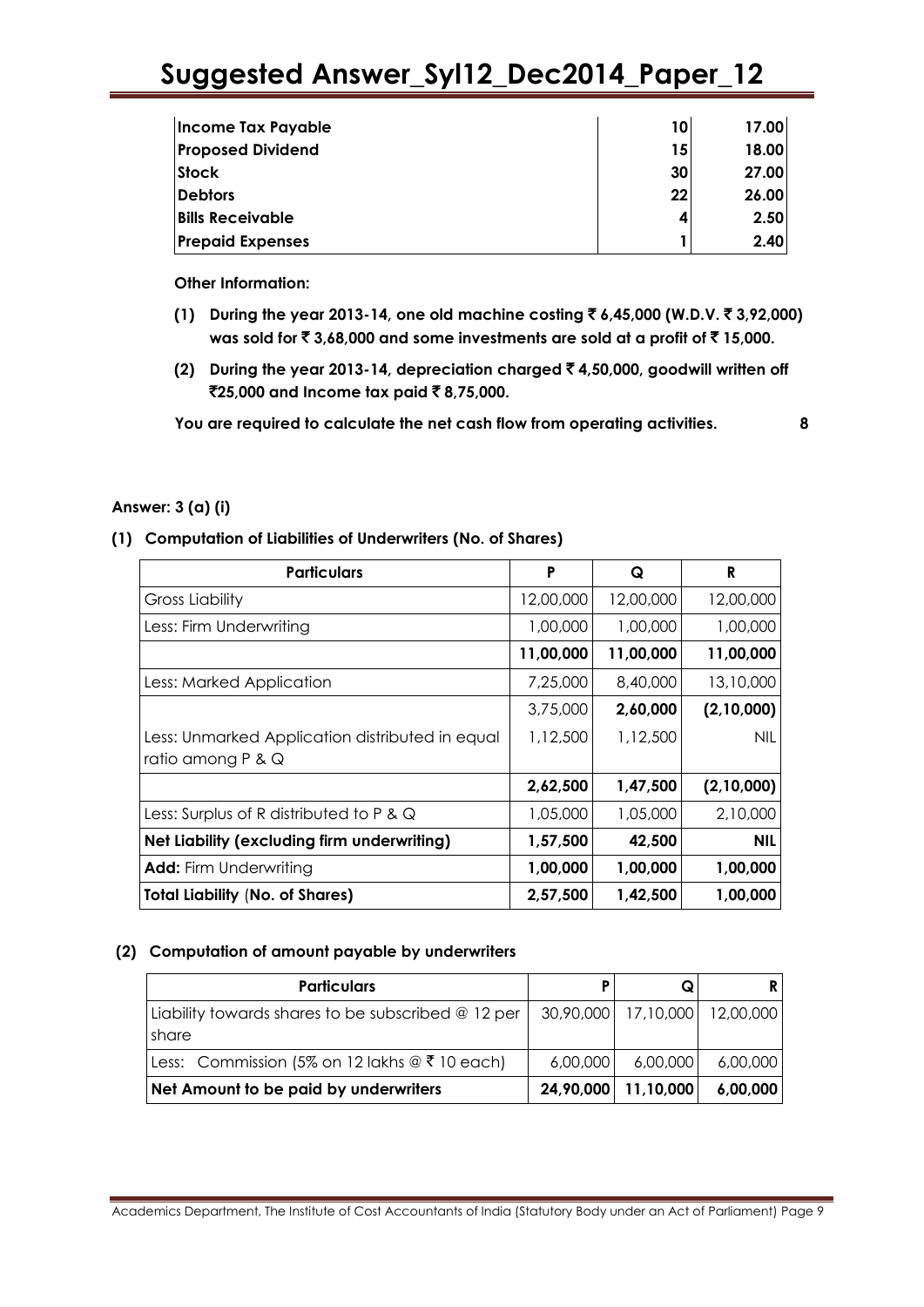### **(3)** In the Books of Massod Ltd.

**Particulars Dr. Cr.** Underwriting Commission A/c To, P Ltd To, Q Ltd To, R Ltd (Being underwriting Commission on the shares underwritten) Dr. 18,00,000 6,00,000 6,00,000 6,00,000 P Ltd Q Ltd R Ltd To, Equity Share Capital A/c To, Share Premium A/c (Being shares incl. firm underwritten shares allotted to underwriters) Dr. Dr. Dr. 30,90,000 17,10,000 12,00,000 50,00,000 10,00,000 Bank A/c To, P Ltd To, Q Ltd To, R Ltd (Being the amount received towards shares allotted to underwriters, less underwriting commission due to them) Dr. 42,00,000 24,90,000 11,10,000 6,00,000

### **Journal Entries**

### **(3) (a) (ii) Condition for Issue for Sweat Equity Shares**

#### **The conditions for Issue of Sweat equity Shares are as follows:**

- The issue of Sweat Equity Shares is authorised by a Special Resolution passed by the company in the General meeting.
- The resolution specifies the number of shares, current market piece, consideration if any and the class or classes of directors or employees to whom such equity shared are to be issued.
- Not less than one year has at the date of the issue elapsed since the date on which the company was entitled to commence business.
- The Sweat Equity Shares of a company whose equity shares are listed on a recognised Stock Exchange are issued in accordance with the resolution made by the Securities and Exchange Board of India in this behalf.

Provided that in the case of a company whose equity shares are not listed on any recognized stock exchange, the sweat equity shares are issued in accordance with the guidelines as may be prescribed.

**(3) (a) (iii)** Let the commission payable to two whole-time directors is x. Then, the remuneration payable to three part-time directors is 1% of  $\bar{z}$  (5000000 - x).

Academics Department, The Institute of Cost Accountants of India (Statutory Body under an Act of Parliament) Page 10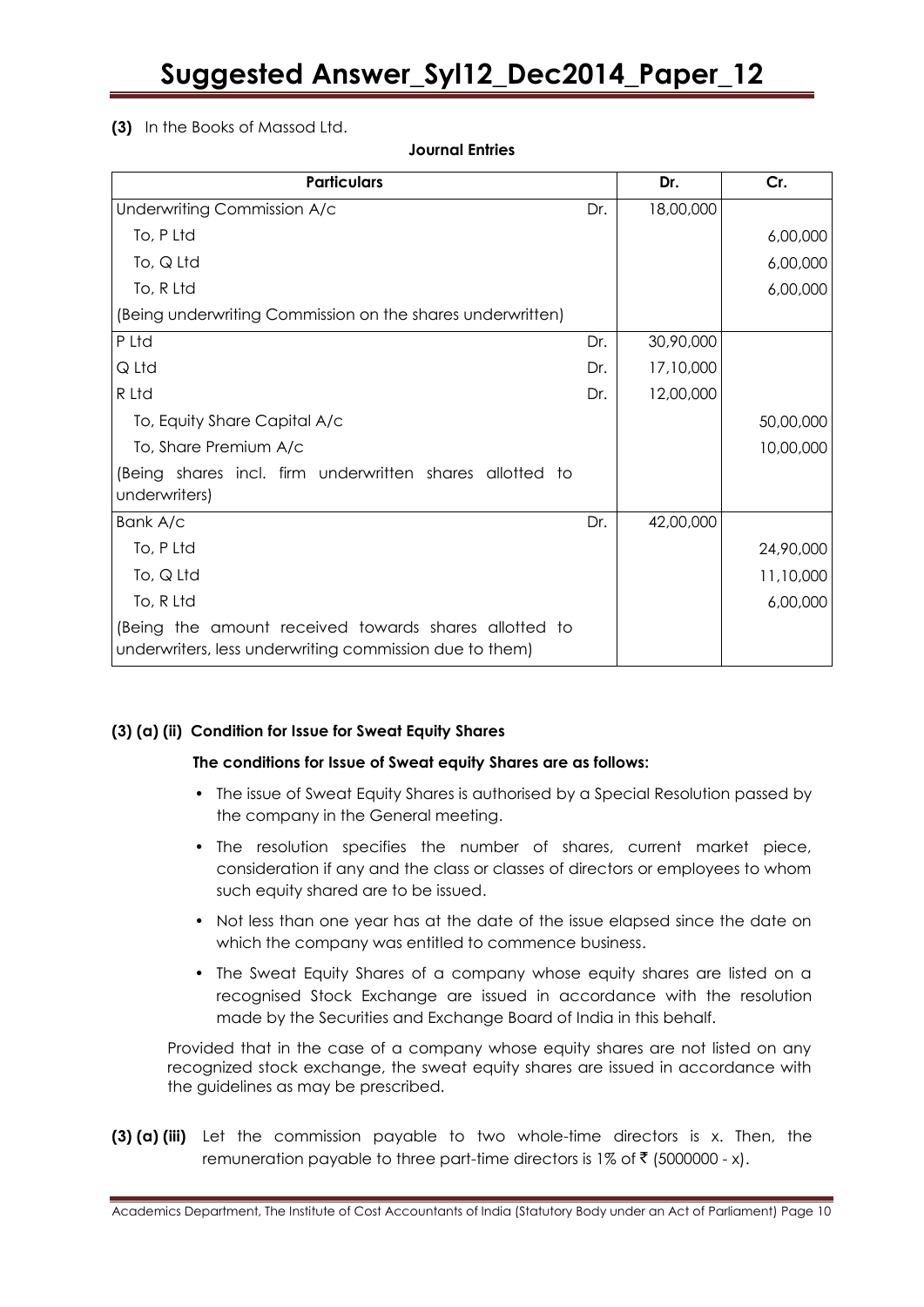The commission of whole-time directors

= 10% of [₹ 5000000 - 1% of ₹ (5000000-x)]

Thus, x =10% of  $[{$ mathcal{F}} 5000000 - 1% of  ${$ mathcal{F}} (5000000-x)]

Or x =10% of  $[ ₹ 5000000 - ₹50000 - 0.01x]$ 

Or  $x = ₹ 495000 + 0.001x$ 

Or  $x = 495000/0.999 = ₹ 495495$ 

Hence, commission payable to two whole-time directors is  $\bar{\xi}$ 495495 and to three part-time directors is 1% of (₹ 5000000 - ₹ 495495) = ₹ 45045.

### **(3) (b) (i) 1. Computation of purchases consideration etc.**

### **- Computation of Net Assets available to equity shareholders:**

| <b>Particulars</b>                                     | <b>Ritu Limited</b>          | <b>Richa Limited</b>         |
|--------------------------------------------------------|------------------------------|------------------------------|
| Fixed Assets (at Book value)<br><b>Current Assets</b>  | ₹ (in lakhs)<br>6000<br>7000 | ₹ (in lakhs)<br>4000<br>2500 |
| Less: Liabilities, i.e., Unsecured Loans and Creditors | 13000<br>3000                | 6500<br>1500                 |
| Net Assets available to Equity Shares                  | 10000                        | 5000                         |

### **- Computation of Intrinsic value per Equity Share**

Ritu Limited =  $\bar{\tau}$  10000 lakhs/500 lakhs Equity Shares =  $\bar{\tau}$  20 per share Richa Limited =  $\bar{\tau}$  5000 lakhs/200 lakhs Equity Shares =  $\bar{\tau}$  25 per share

### **- Computation of cash payable by Ritu Limited to Richa Limited**

Value of 4 shares of Richa Limited  $(4 \times \overline{5} \ 25)$ 

Less: Value of 5 shares of Ritu Limited (5  $\times$  ₹ 20)

Balance amount of Richa Limited of 4 shares

### - **Computation of Purchase Consideration**

In Equity Shares of Ritu Limited at its Intrinsic value of  $\bar{\tau}$  20 per share

2,00,00,000 shares x 5 shares / 4 shares = 2,50,00,000 Shares

Thus, purchase consideration is 2,50,00,000 Equity Shares of  $\bar{\tau}$ 10 each in Ritu Limited issued at its intrinsic value of ₹20 per share ₹50,00,00,000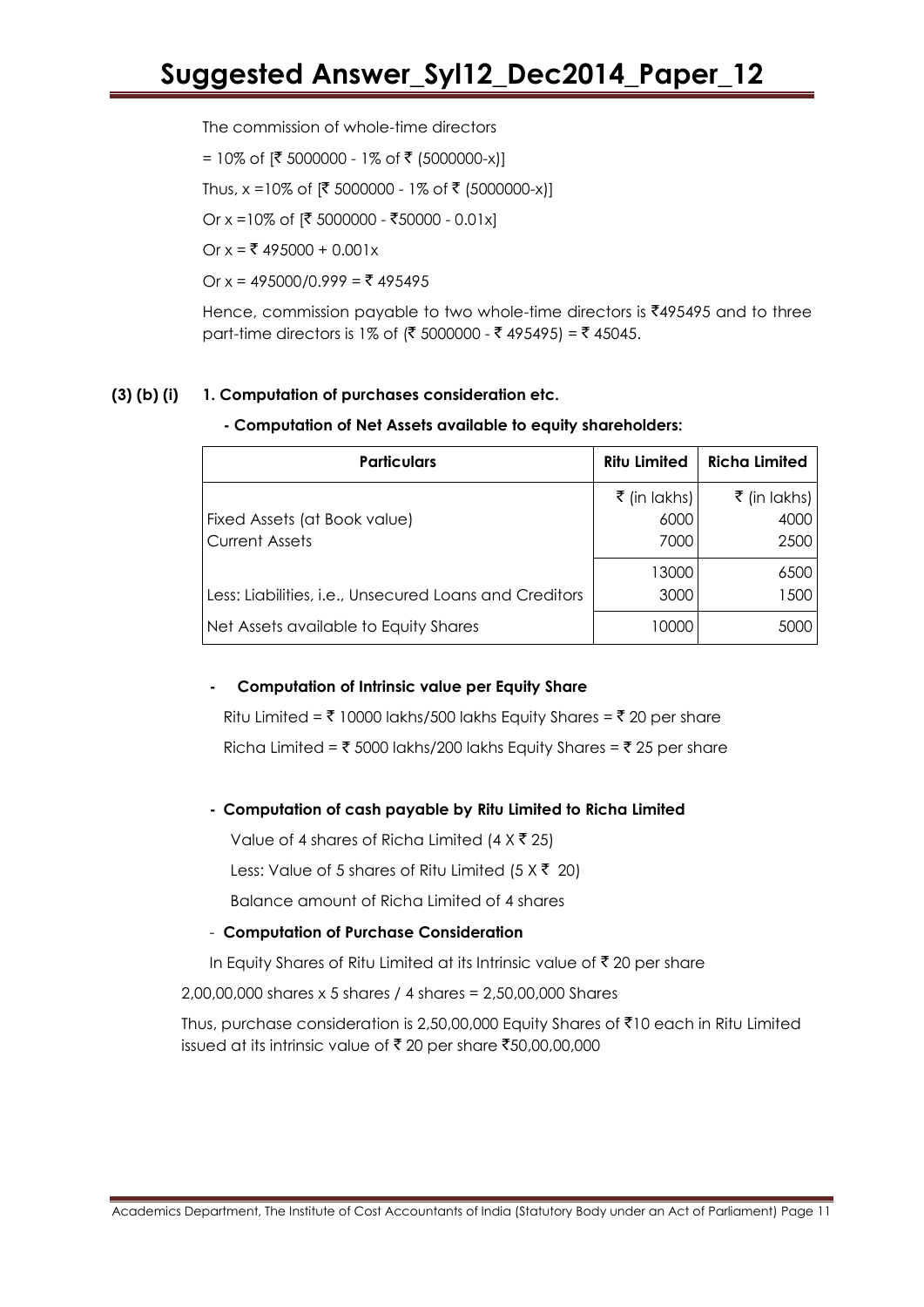### **2. Journal of Ritu Limited**

 $($ ₹ In lakhs)

|    | <b>Business Purchase A/c</b>      | Dr. | 5,000 |       |
|----|-----------------------------------|-----|-------|-------|
|    |                                   |     |       |       |
|    | To Liquidator of Richa Ltd.'s A/c |     |       | 5,000 |
| 2. | Fixed Assets A/c                  | Dr. | 4,000 |       |
|    | Current Assets A/c                | Dr. | 2,500 |       |
|    | To Unsecured Loan A/c             |     |       | 1,000 |
|    | To Creditors A/c                  |     |       | 500   |
|    | To Business Purchase A/c          |     |       | 5,000 |
| 3. | Liquidator of Richa Ltd.'s A/c    | Dr. | 5,000 |       |
|    | To Equity share capital A/c       |     |       | 2,500 |
|    | To Securities Premium A/c         |     |       | 2,500 |

### **(3) (b) (ii) Books of Mogari Limited Journal**

|                   |                                                         |     |                          | (In lakhs)           |
|-------------------|---------------------------------------------------------|-----|--------------------------|----------------------|
|                   | <b>Particulars</b>                                      |     | Dr. $(\overline{\zeta})$ | Cr. $(\overline{z})$ |
| (i)               | Bank A/c                                                | Dr. | 28,00,000                |                      |
|                   | To E.S. Application A/c                                 |     |                          | 18,00,000            |
|                   | To Debenture A/c                                        |     |                          | 10,00,000            |
|                   | (Application money received on 120,000                  |     |                          |                      |
|                   | equity shares $@\overline{5}15$ per share and on 10,000 |     |                          |                      |
|                   | debentures @ ₹ 10 each)                                 |     |                          |                      |
| (ii)              | Bank A/c                                                | Dr. | 5,60,000                 |                      |
|                   | To Profit & Loss A/c                                    |     |                          | 60,000               |
|                   | To Investment A/c                                       |     |                          | 5,00,000             |
|                   | (Profit on sale of Investments)                         |     |                          |                      |
| (iii)             | E.S. Application A/c                                    | Dr. | 18,00,000                |                      |
|                   | To E.S. Capital A/c                                     |     |                          | 12,00,000            |
|                   | To Securities Premium A/c                               |     |                          | 6,00,000             |
|                   | (Application money transferred)                         |     |                          |                      |
| (iv)              | Debenture Application A/c                               | Dr. | 10,00,000                |                      |
|                   | To 12% Debenture A/c                                    |     |                          | 10,00,000            |
| (v)               | Security Premium A/c                                    | Dr. | 7,00,000                 |                      |
|                   | General Reserve A/c                                     | Dr. | 50,000                   |                      |
|                   | To Premium on redpm. of pref. sh A/c                    |     |                          | 7,50,000             |
| (v <sub>i</sub> ) | General Reserve A/c                                     | Dr. | 12,50,000                |                      |
|                   | Profit & Loss A/c                                       | Dr. | 5,50,000                 |                      |
|                   | To Capital Redemption Reserve A/c                       |     |                          | 18,00,000            |
| (vii)             | 10% Redeemable P.S. Capital A/c                         | Dr. | 30,00,000                |                      |
|                   | Premium on Red. of P.S. A/c                             | Dr. | 7,50,000                 |                      |
|                   | To Bank A/c                                             |     |                          | 37,50,000            |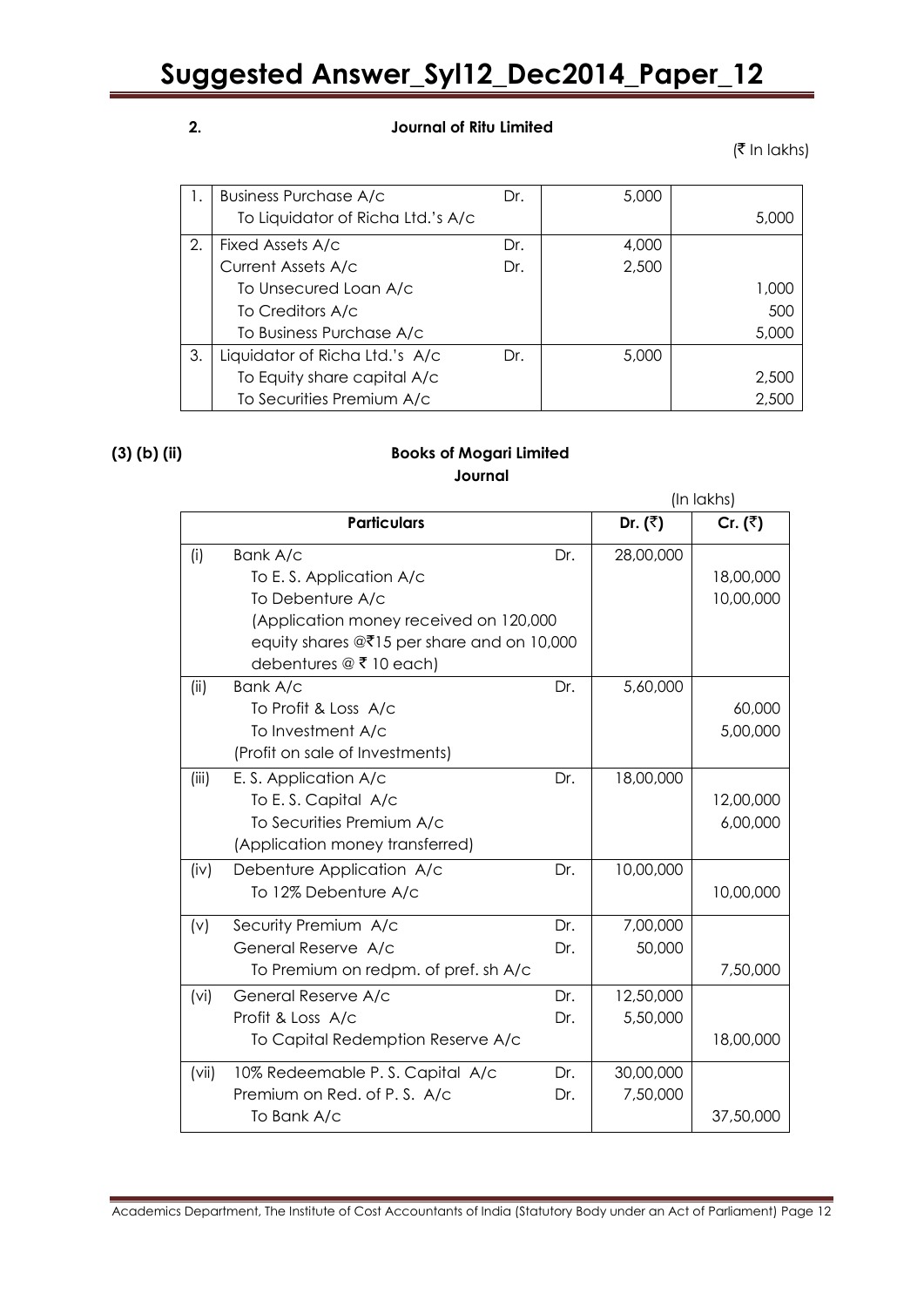**Note:** Preference shares are redeemed either out of distributable profits or proceeds from fresh issue of shares or both. Hence, Preference shares of ₹12,00,000 redeemed through fresh issue of equity shares and remaining of ₹18,00,000 redeemed out of profits.

|  |  | $(3)$ (c) (i) |  |
|--|--|---------------|--|
|--|--|---------------|--|

### **(3) (c) (i) Liquidator"s Final Statement of Account**

|                                                                           | ₹         |                                                                            |         | ₹         |
|---------------------------------------------------------------------------|-----------|----------------------------------------------------------------------------|---------|-----------|
| <b>Assets Realised</b><br>$({\overline{\mathbf{5}}17,50,000 - 3,22,000})$ | 14,28,000 | <b>Expenses of Liquidation</b><br>(including Liquidator's<br>Remuneration) |         | 72,000    |
|                                                                           |           | <b>Preferential Creditors</b>                                              |         | 29,400    |
| Surplus from Secured<br>Creditors ₹(3,22,000 - ₹ 2,00,000)                | 1,22,000  | Unsecured Creditors                                                        |         | 5,24,600  |
| Proceeds of calls: $@$ ₹2 per share on<br>6400 Equity Shares Class 'B'    |           | 12,800 Preference Shareholders                                             |         | 9,00,000  |
| $@$ ₹1.20 per share on 56,000 equity<br>shares of Class 'C'               |           | 67,200 Return of ₹13 per share on<br>8,000 Class TV equity shares          |         | 1,04,000  |
|                                                                           | 16,30,000 |                                                                            |         | 16,30,000 |
| Nominal Value of Share                                                    |           | 62                                                                         | 62      | 6.2       |
| Net amount per share returnable (+) or receivable                         |           | (-) 13                                                                     | $(-) 2$ | (-) 1.2   |

### **(3) (c) (ii)**

Calculation of Cash Flow from Operating Activities for the year ended 31st March, 2014

|                                                 | $\left  \cdot \right $ III LUNISI |
|-------------------------------------------------|-----------------------------------|
| Net Profit before tax and Extra Ordinary Items: | 36.75                             |
| Adjustment for:                                 |                                   |
| Transfer to General Reserve                     | 3.50                              |
| Loss on sale of old Machine (392000 - 368000)   | 0.24                              |
| Profit on sale of investments                   | (0.15)                            |
| Goodwill written off                            | 0.25                              |
| Depreciation                                    | 4.50                              |
| Operating Profit before working capital changes | 45.09                             |
| Adjustment for:                                 |                                   |
| Decrease in Creditors                           | (1.50)                            |
| Increase in Bills Payable                       | 1.00                              |
| Decrease in Stock                               | 3.00                              |
| Increase in Debtors                             | (4.00)                            |
| Decrease in Bills Receivable                    | 1.50                              |
| Increase in Prepaid Expenses                    | (1.40)                            |
| Cash Generated from operations                  | 43.69                             |
| Income Tax paid Net                             | (8.75)                            |
| Cash from Operating Activities                  | 34.94                             |

 $\mathcal{F}$  In Lakhel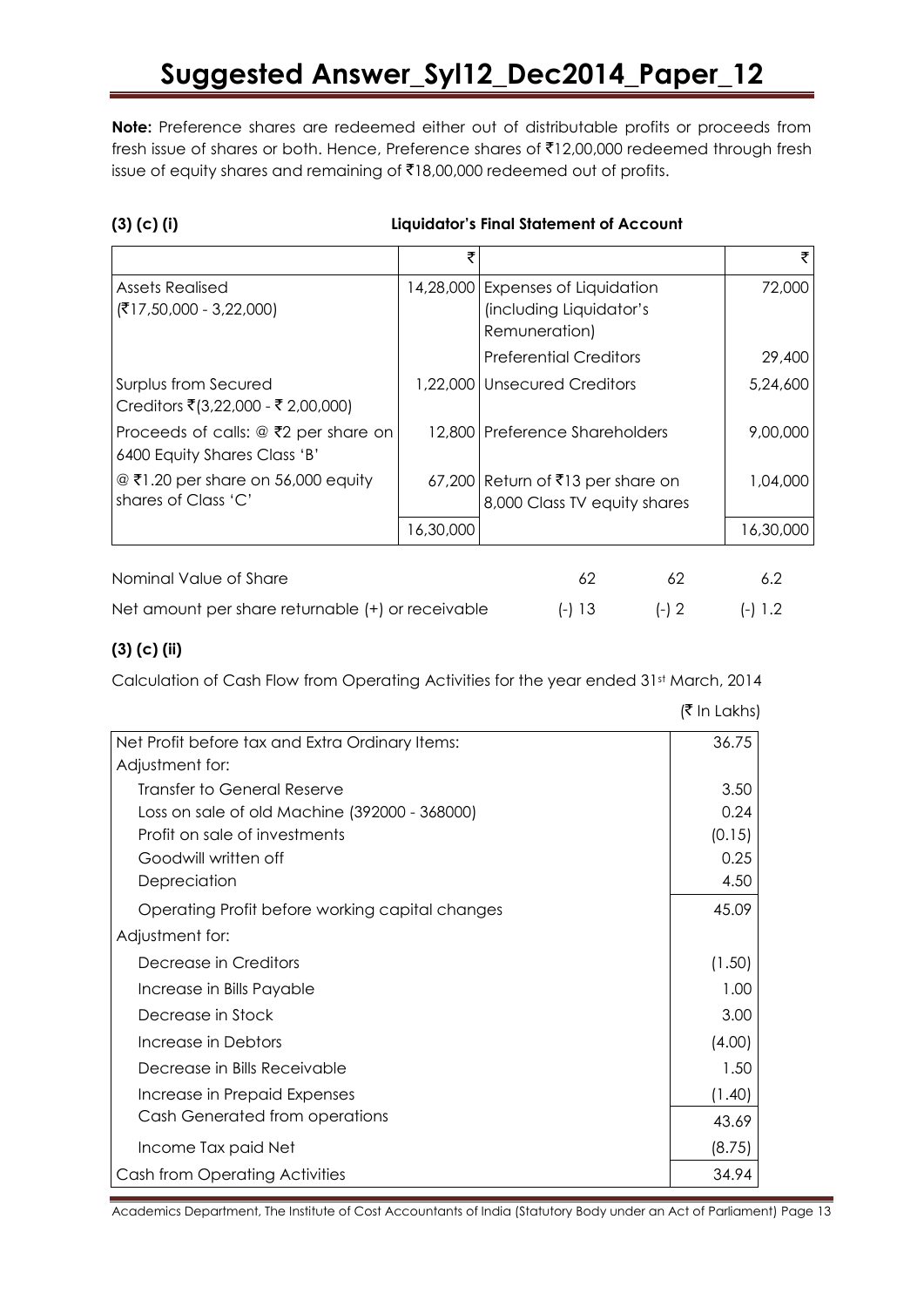### **Working Notes:**

| 1. Net Profit before tax and Extra ordinary items: | (₹ In Lakhs) |
|----------------------------------------------------|--------------|
| P/L A/c as on 31.3.14                              | 47           |
| Less: P/L A/c as on 31.3.13                        | 4 I          |
|                                                    | 6            |
| Add: Proposed Dividend                             | 18           |
| Add: Provision for Tax                             | 15.75        |
| N.P. before tax                                    | 36./5        |

### 2. **Income Tax Payable A/c**

| To Bank        |           | 8,75,000   By Balance b/d | 10,00,000 |
|----------------|-----------|---------------------------|-----------|
| To Balance c/d |           | 17,00,000   By P/L A/c    | 15,75,000 |
|                | 25,75,000 |                           | 25,75,000 |

### **Statement showing surplus available before notional capital**

| <b>Particulars</b>                                                | (₹)       |
|-------------------------------------------------------------------|-----------|
| Assets realized                                                   | 14,28,000 |
| (+) Surplus from secured creditors                                | 1,22,000  |
| (-) Expenses of liquidation (including Liquidator's remuneration) | 72,000    |
| (-) Preferential Creditors                                        | 29,400    |
| (-) Unsecured Creditors                                           | 5,24,600  |
| (-) Preference Shareholders                                       | 9,00,000  |
|                                                                   | 24,000    |

| Surplus available before notional capital           | ₹24.000   |
|-----------------------------------------------------|-----------|
| Add: Notional Capital                               |           |
| $[(8,000\times25)+(6,400\times40)+(56,000\times5)]$ | ₹7,36,000 |
| Total                                               | ₹7,60,000 |

Surplus available for each equivalent number of equity shares of  $\bar{\tau}$  10 each

 $=\frac{\overline{37},60,000}{2,00,000}$  = ₹3.8

| Class A Equity Share will receive — $[$ (₹3.8×10)- ₹25] = ₹13.00 per share. |                        |
|-----------------------------------------------------------------------------|------------------------|
| Class B Equity Share will receive — [ $(3.8 \times 10)$ -₹40]               | $=$ (₹2.00) per share. |
| Class C Equity Share will receive — [₹3.8-₹5]                               | $=$ (₹1.2) per share.  |

#### **4. Answer** *any two* **questions: 16x2=32**

**(a) Comment on the following: 4x4=16**

- **(i) The concept of true and fair is a fundamental concept in Auditing.**
- **(ii) Management Audit is a comprehensive and thorough examination of an organisation or one of its components.**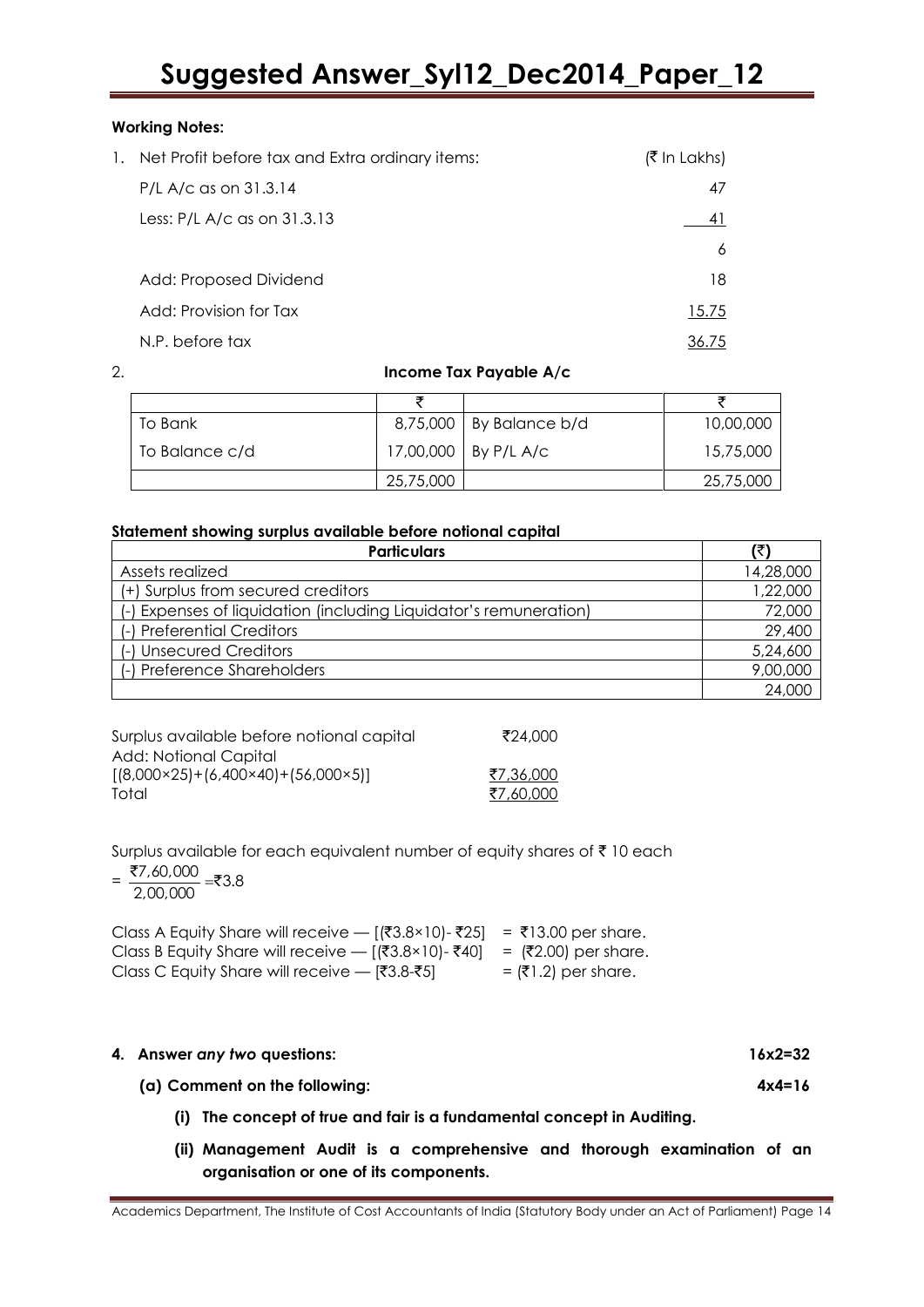**(iii) The Audit Note Book is a permanent record of the auditor.**

**(iv) The responsibilities of joint auditors are joint and several.**

**(b) (i) What are the matters to be considered while conducting the audit of a hospital? 8**

|            |  |  |  |  | (ii) State the objectives and functions of the Auditing and Assurance Standard Board |  |
|------------|--|--|--|--|--------------------------------------------------------------------------------------|--|
| $(AASB)$ . |  |  |  |  |                                                                                      |  |

- **(iii) Discuss the liability of an auditor towards third parties. 4**
- **(c) (i) As an auditor of a company, how will you verify "Loose Tools" appearing in the financial statements of the company? 4**
	- **(ii) State the Analytical Review Procedure adopted by the auditor of a company to verify inventory. 4**
	- **(iii) Explain the standards set for audit of Government Expenditure. 4**
	- **(iv) What is meant by Computer Assisted Audit Technique (CAAT)? Name any three CAATs available to the auditor. 4**

#### **Answer: 4. (a)**

### **(i) "The concept of true and fair is a fundamental concept in Auditing".**

The phrase "true and fair" in auditor"s report signifies that the auditor is required to express his opinion as to whether the state of affairs and the results of the entity as ascertained by him in the course of his audit are truly and fairly represented in the accounts under audit. This requires that the auditor should examine the accounts with a view to verify that all assets, liabilities, income and expenses are stated as amounts which are in accordance with the accounting principles and policies which are relevant and no material amount, item or transaction has been omitted. What constitutes true and fair however has not been defined in any regulation in the context of audit of any company.

Thus what constitutes true and fair is a matter of an auditor"s judgement in the particular circumstances of a case, in more specific terms, to ensure true and fair view, an auditor has to see the following, namely:

- That the assets are neither overvalued or under valued according to the applicable accounting principles
- No material asset is omitted
- The charge, if any on assets are disclosed
- Material liability should not be omitted
- The profit and loss account discloses all the matters required to be disclosed by Part II of Schedule VI and the balance sheet has been prepared in accordance with part I of Schedule VI.
- All unusual exception or non recurring items have been disclosed separately.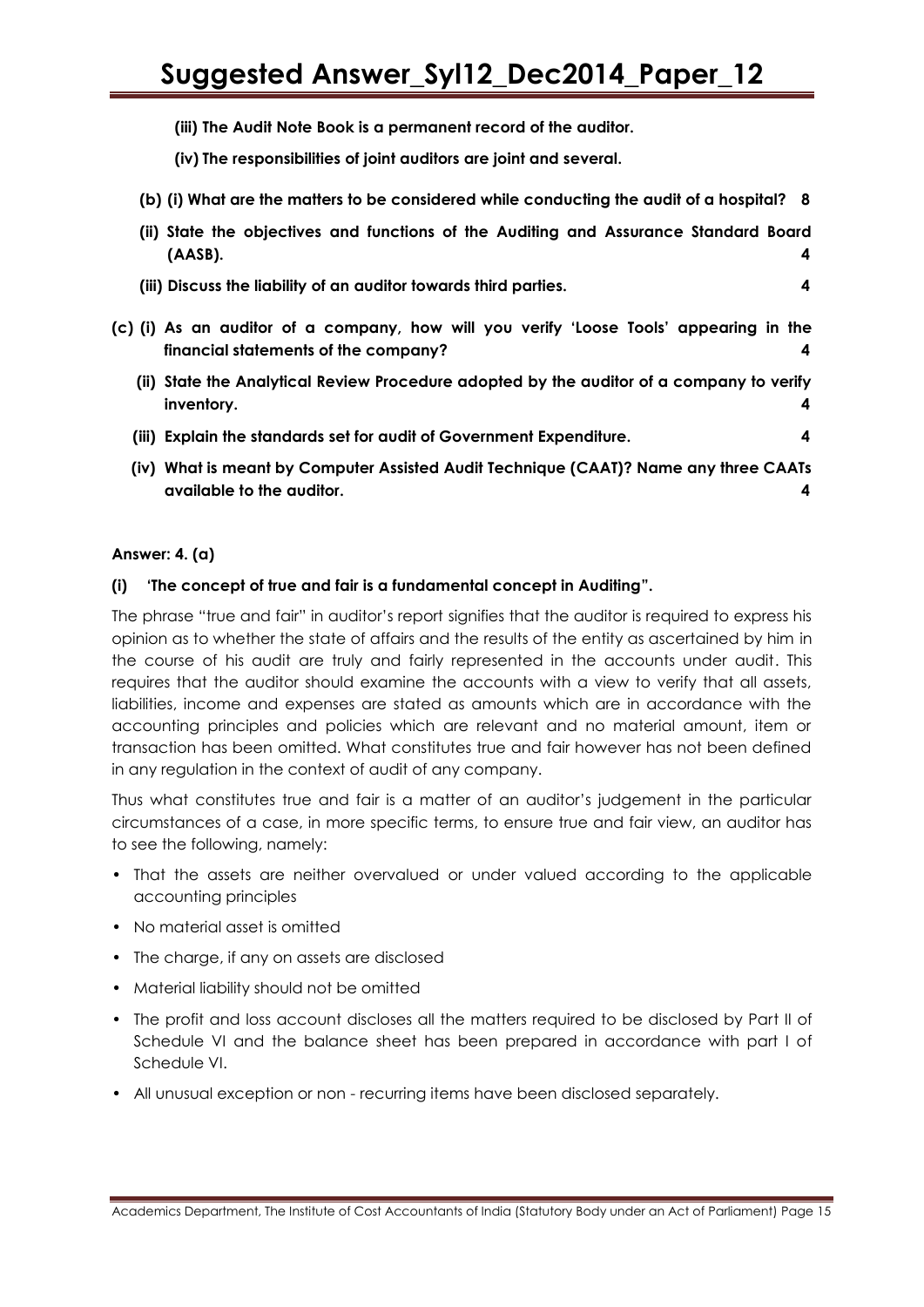### **(ii) "Management Audit is a comprehensive and thorough examination of an organisation or one of its components".**

Management audit is implemented to identify significant weaknesses in the organisation as corporations, thus providing management with a tool to address and repair the problem area.

The management audit is now widely accepted in the business field for more than 40 years. Corporations and non - profit organisations have utilised the management audit as a comprehensive tool.

The management audit is defined by its scope and objectives. The scope is broad and generally includes all functions of the organisations, including objectives and strategy structure, organisational planning, the budgeting process, human and financial resources management, decision making, research and development, marketing etc.

The audit follows a logical step by step format, including initial interviews with key managers, a study team uses the interview process to define the scope of the audit. Following the stage, the study team then prepares a schedule and detailed plan of study, all aimed at proceeding to the internal fact finding step.

The team generally turns next to an external review, using interviews to determine the opinions and attitudes of the key people outside the organisation have about its operations.

An important aspect of the management audit is the composition of the study team. Both internal and external analysis are frequently used, by an audit team. The composition depends on several factors including the need for independent appraisal.

Management audits are not limited to business corporations, non - profit organisations including educational institutions, hospitals often use the management audit to attempt in improving the operations, when conducted effectively and when recommendations are applied properly, management audit has proved its usefulness as a management technique.

### **(iii) "The Audit Note Book is a permanent record of the auditor"**

An audit note book is a bound book in which a large variety of matters observed during the course of audit are recorded, the audit note book is a permanent record of the auditor for each individual audit. The audit note book should be maintained clearly, completely and systematically. An audit note book is a great evidential tool available at a defence with the auditors in the event of any charge is brought against them.

The various contents of the audit note book are as follows:

- Name of the business enterprise
- Organisation structure
- Important provisions of Memorandum and articles of association
- Communication with the previous auditor, if any
- Management representations and instructions
- List of books of accounts, maintained by the enterprise
- Accounting methods, internal control systems followed by the enterprise, applicable laws, etc.
- Key managerial personnel

Academics Department, The Institute of Cost Accountants of India (Statutory Body under an Act of Parliament) Page 16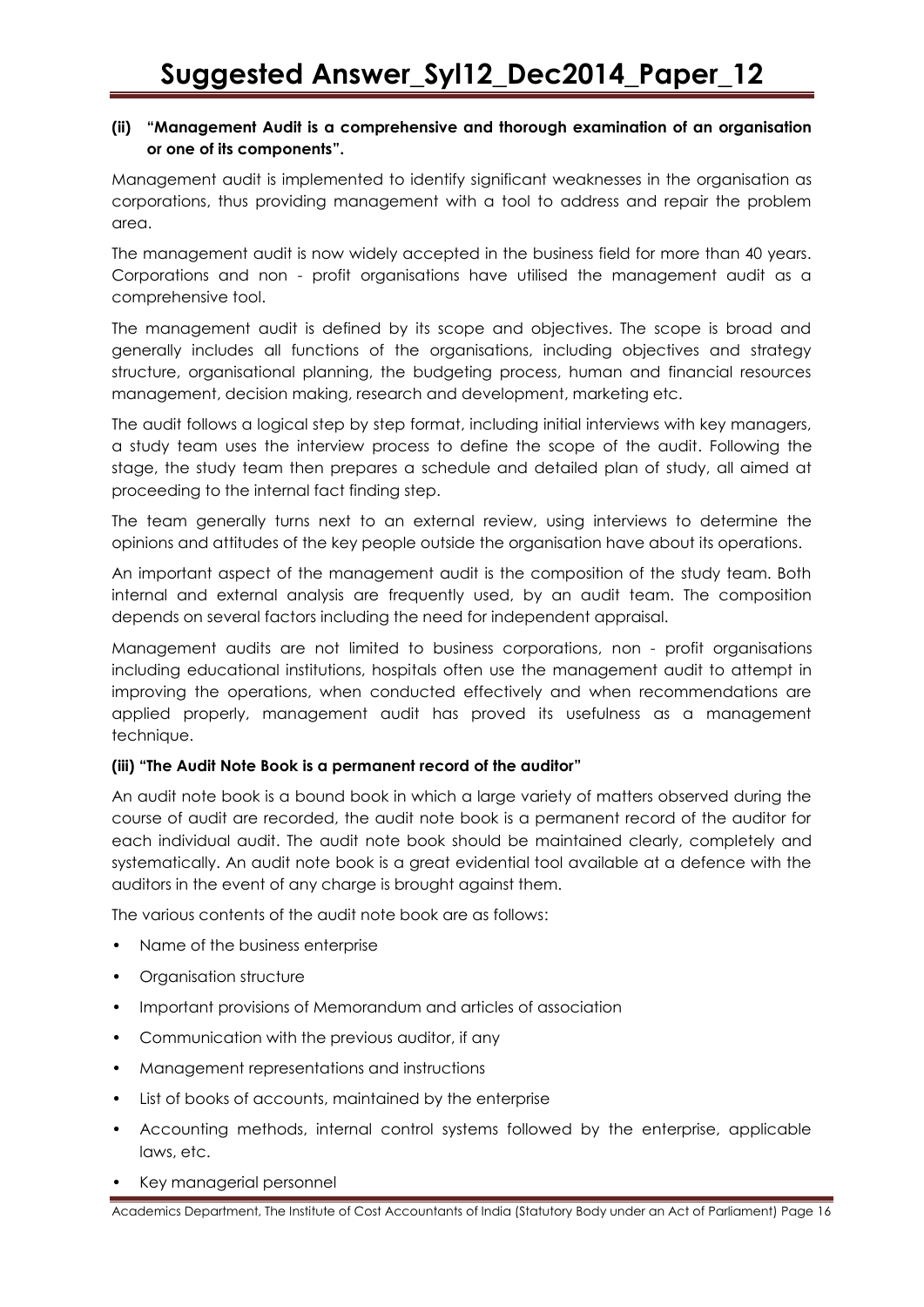- Errors and frauds discovered
- Matters requiring explanations or clarifications
- Special points that need attention in the audit report and for subsequent audits.

**(iv)** In respect of audit work divided among the joint auditors, each joint auditor is responsible only for the work allocated to him, whether or not he has prepared a separate report on the work performed by him. On the other hand, all the joint auditors are jointly and severally responsible -

- (1) in respect of the audit work which is not divided among the joint auditors and is carried out by all of them;
- (2) in respect of decisions taken by all the joint auditors concerning the nature, timing or extent of the audit procedures to be performed by any of the joint auditors. It may, however, be clarified that all the joint auditors are responsible only in respect of the appropriateness of the decisions concerning the nature, timing or extent of the audit procedures agreed upon among them; proper execution of these audit procedures is the separate and specific responsibility of the joint auditor concerned;
- (3) in respect of matters which are brought to the notice of the joint auditors by any one of them and on which there is an agreement among the joint auditors;
- (4) for examining that the financial statements of the entity comply with the disclosure requirements of the relevant statute; and
- (5) for ensuring that the audit report complies with the requirements of the relevant statute.

### **4. (b) (i) AUDIT OF HOSPITAL**

The following points are to be considered necessary for conducting an audit of Hospital;

- (1) Check the letter of appointment to ascertain the scope of responsibilities.
- (2) Study the Charter or Trust Deed under which the hospital has been set up and take a special note of the provisions affecting the accounts.
- (3) Examine, evaluate and verify the system of internal check, internal control and determine the nature, timing and the extent of the audit procedures.
- (4) Vouch the entries in the Patient"s Bill Register with a copies of bill issued. Test check the selected bills to see that these have been correctly prepared taking into consideration the period of stay of each patient as recorded in the Attendance Schedule.
- (5) Vouch the collection from patients with copies of bills and entries in Bills Register. Arrears of dues should be properly carried forward and where these are deemed to be irrecoverable, they should be written off under due authorizations.
- (6) Interest and/ or dividend income should be vouched with reference to the Investment Register and Interest and Dividend warrants.
- (7) In case of legacies and donations which are received for specific purposes, it should be ensured that any income there from is not utilized for any other purposes.

Academics Department, The Institute of Cost Accountants of India (Statutory Body under an Act of Parliament) Page 17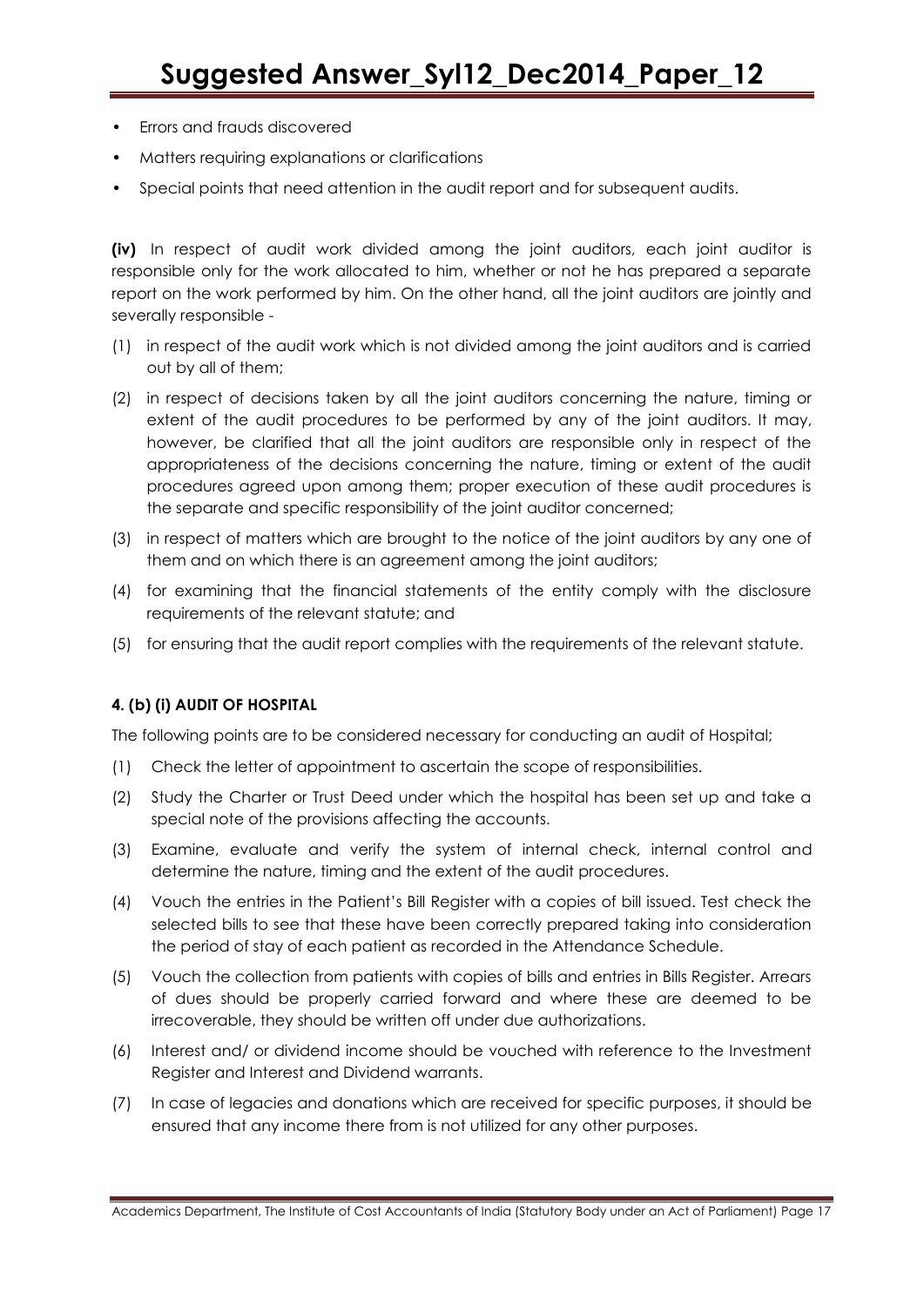- (8) Where receipts of subscription show a significant deviations from budgeted figures, it should be thoroughly inquired into and the matter be brought to the notice of the trustees or the Managing Committee.
- (9) Government grants or grants from local bodies should be verified with the reference to the correspondence with the concerned authorities.
- (10) Clear distinction should be made between the items of capital and revenue nature.
- (11) The capital expenditure should be incurred under proper authorization by a valid resolution of the trustees or the Managing Committee.
- (12) Verify the system of internal check as regards purchases and issue of stores, medicines etc.
- (13) Examine that the appointment of the staff, payment of salaries etc. are duly authorized.
- (14) Physically verify the investments, fixed assets and inventories.
- (15) Check that adequate depreciation has been provided on all the depreciable assets.

**4. (b) (ii)** The objectives and functions of the Auditing and Assurance Standard Board are as follows:

- (1) To review the existing and emerging auditing practices worldwide.
- (2) To formulate Engagement Standards, Standards on Quality Control and Statement on Auditing.
- (3) To review and revise the existing Standards and Statements on Auditing.
- (4) To develop Guidance Notes on issues arising out of any Standard, auditing issues pertaining to any specific industry and revise.
- (5) To review and revise the existing Guidance Notes.
- (6) To formulate General Clarifications, where necessary, on issues arising from Standards.
- (7) To formulate and issue Technical Guides, Practice Manuals, Studies and other papers.

### **4. (b) (iii) Liabilities to third party:**

The following points are the liabilities of an auditor towards Third party :

Generally, it appears that as there is no privacy of contract between auditor & third party, he cannot be held liable and as he is never appointed by third party he has nothing to do with such a party & this was confirmed by the case of Le Lievre & Dennes VS Gould 1893.

No doubt/there is no privacy of contract, the third party can hold the auditor liable for any fraud. Auditor has moral responsibility to third party.

If anybody relying on the audited statement of a company, takes any decision & suffers any loss because such statements were false, the auditor will be responsible to them.

If auditor had authorized the issue of a prospectus containing misleading statements, he would be held liable for damages to third party, which has purchased the shares of the company on the strength of such a misleading statement, even though there might not have been any privacy of contract between the auditor & the shareholder.

Academics Department, The Institute of Cost Accountants of India (Statutory Body under an Act of Parliament) Page 18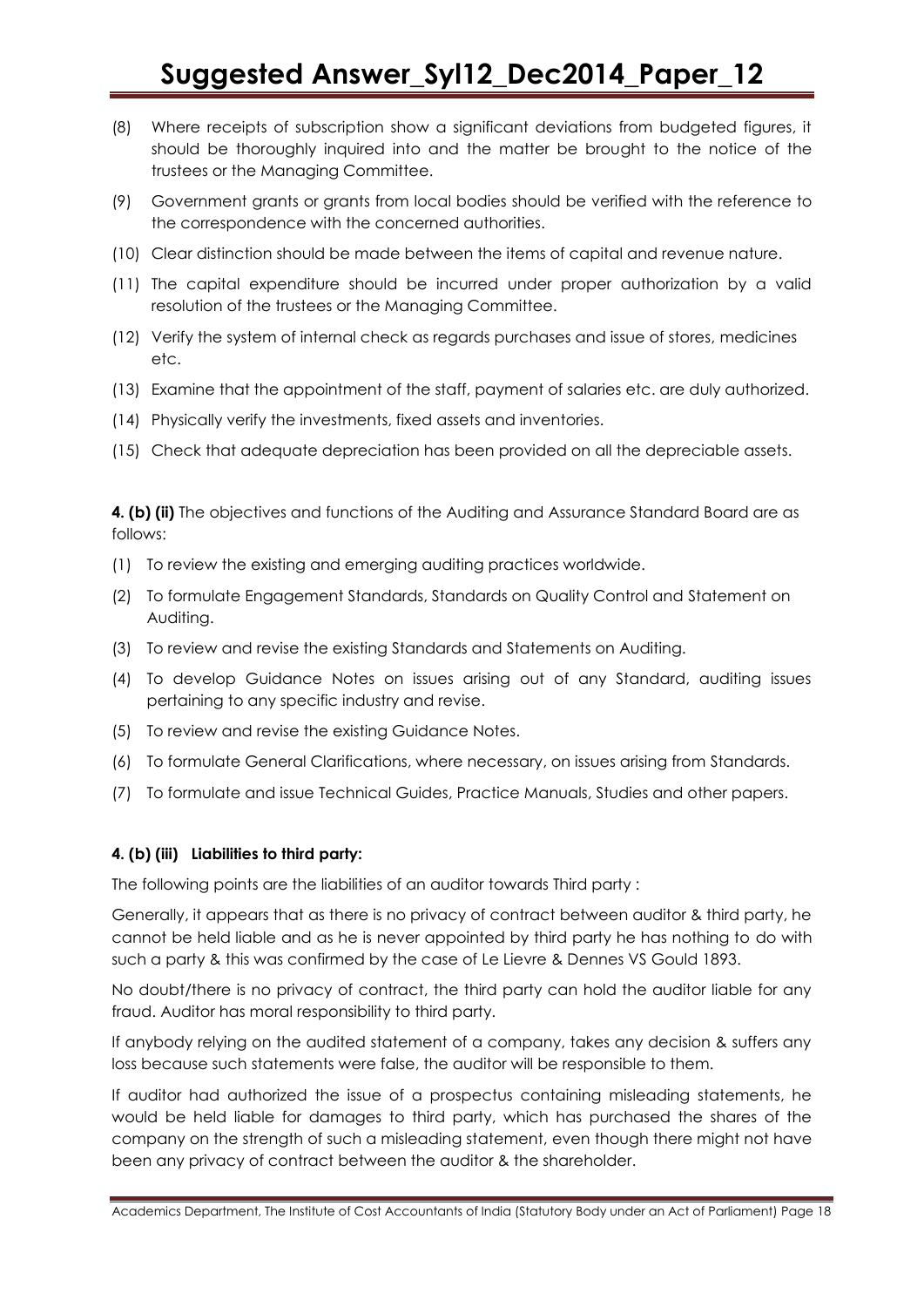### **4. (c) (i) Loose Tools:**

Loose tools at the end of the year should be checked by the auditor as follows:

- (i) The auditor should see that the cost of loose tools is properly determined and certified by the Chief Engineer.
- (ii) If the loose tools are manufactured by the organization, the authorized officer shall certify the value of such tools.
- (iii) He should physically verify these tools or obtain a list of tools duly certified by the responsible officer. Any discrepancies shall be investigated.
- (iv) Ensure that the closing stock of tools is valued at cost. See that the valuation is done on the basis, which is consistent taking in to consideration obsolescence, damage, brokerage etc.,
- (v) See that the loose tools are disclosed in the Balance Sheet on asset side under the head "Current Assets".

### **4. (c) (ii) Analytical Review Procedures for Verification of Inventories:**

The auditor can adopt the following analytical review procedures to verify the inventory.

- (i) Quantitative reconciliation of opening inventories, purchases, production, sales and closing inventories;
- (ii) Comparison of closing inventory quantities and amounts with those of the previous year.
- (iii) Comparison of the inventory turnover ratios for the current year with that of the previous year and with industry standards if available.
- (iv) Comparison of the closing inventory (Raw materials, closing work-in-progress and finished goods are percentage of total inventories) with the corresponding figures of the previous year.
- (v) Comparison of current year gross profit ratio of the previous year.
- (vi) Comparison of actual inventory, purchase and sales figures with the budgeted figures if available.
- (vii) Comparison of raw-material yield/wastage with previous year figures

### **4. (c) (iii) Government Expenditure Audit:**

Audit of government expenditure is one of the major components of government audit conducted by the office of C & AG. The basic standards set for audit of expenditure are to ensure that there is provision of funds authorised by competent authority fixing the limits within which expenditure can be incurred. Briefly, these standards are explained below:

- (i) **Audit against Rules & Orders:** The auditor has to see that the expenditure incurred conforms to the relevant provisions of the statutory enactment and is in accordance with the financial rules and regulations framed by the competent authority.
- (ii) **Audit of Sanctions:** The auditor has to ensure that each item of expenditure is covered by a sanction, either general or special, accorded by the competent authority, authorising such expenditure.

Academics Department, The Institute of Cost Accountants of India (Statutory Body under an Act of Parliament) Page 19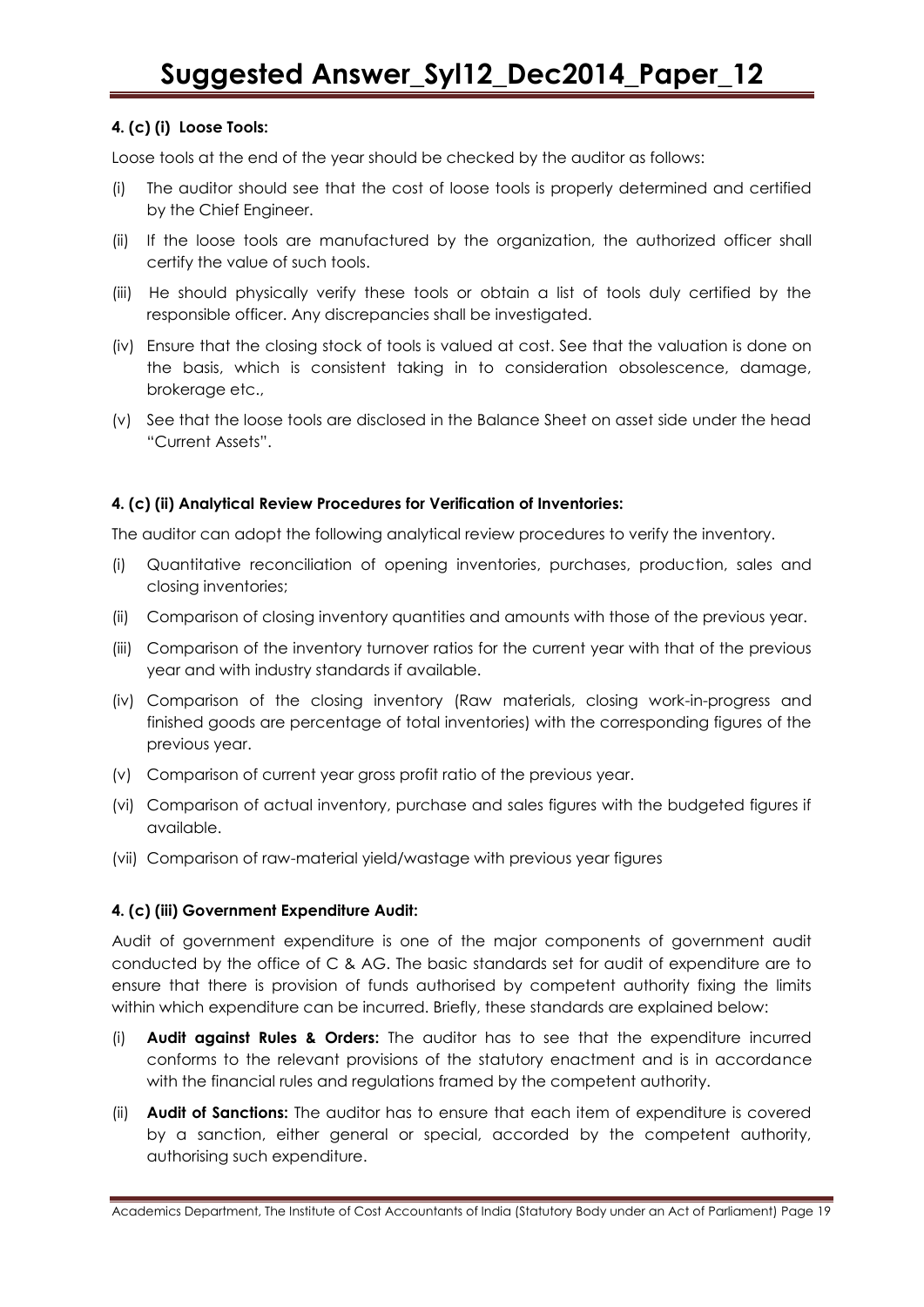- (iii) **Audit against Provision of Funds:** It contemplates that there is a provision of funds out of which expenditure can be incurred and the amount of such expenditure does not exceed the appropriations made.
- (iv) **Propriety Audit:** It is required to be seen that the expenditure is incurred with due regard to broad and general principles of financial propriety. The auditor aims to bring out cases of improper, avoidable, or in fructuous expenditure even though the expenditure has been incurred in conformity with the existing rules and regulations. Audit aims to secure a reasonably high standard of public financial morality by looking into the wisdom, faithfulness and economy of transactions.
- (v) **Performance Audit:** This involves that the various programmes, schemes and projects where large financial expenditure has been incurred are being run economically and are yielding results expected of them. Efficiency-cum- performance audit, wherever used, is an objective examination of the financial and operational performance of an organisation, programme, authority or function and is oriented towards identifying opportunities for greater economy, and effectiveness.

### **4. (c) (iv) computer Assisted Audit Technique (CAAT)**

Computer assisted audit technique uses computer to process the information, required for audit, stored in the auditee"s information system. This technique is used for testing general controls and application controls and also for substantive procedures. This technique is also helpful in getting data from auditee"s record as well as for analytical procedures.

The auditor must have expertise and experience in executing and using the results of the Computer Assisted Audit Technique. Before applying this technique auditor should get reasonable assurance of its integrity, reliability, usefulness and security through appropriate planning, designing, processing and review of documentation. He should see that this technique is properly controlled. Auditor should maintain sufficient documents describing the application of the technique and regarding planning, execution, inputs, processing, output, source code, technical information about the auditee"s accounting system, audit evidence and suggestions, if any, for use of the technique in future etc. Auditor should make necessary arrangements for data files to minimize the effect on auditee"s routine activities.

Different Computer Assisted Audit Techniques available are as under.

- (a) Test data
- (b) Integrated Test Facility
- (c) Audit Software
- (d) Audit Automation
- (e) Core Image Comparison
- (f) Data Base Analysis
- (g) Embedded Code
- (h) Log Analyzers
- (i) Mapping
- (j) Modeling
- (k) Online Testing